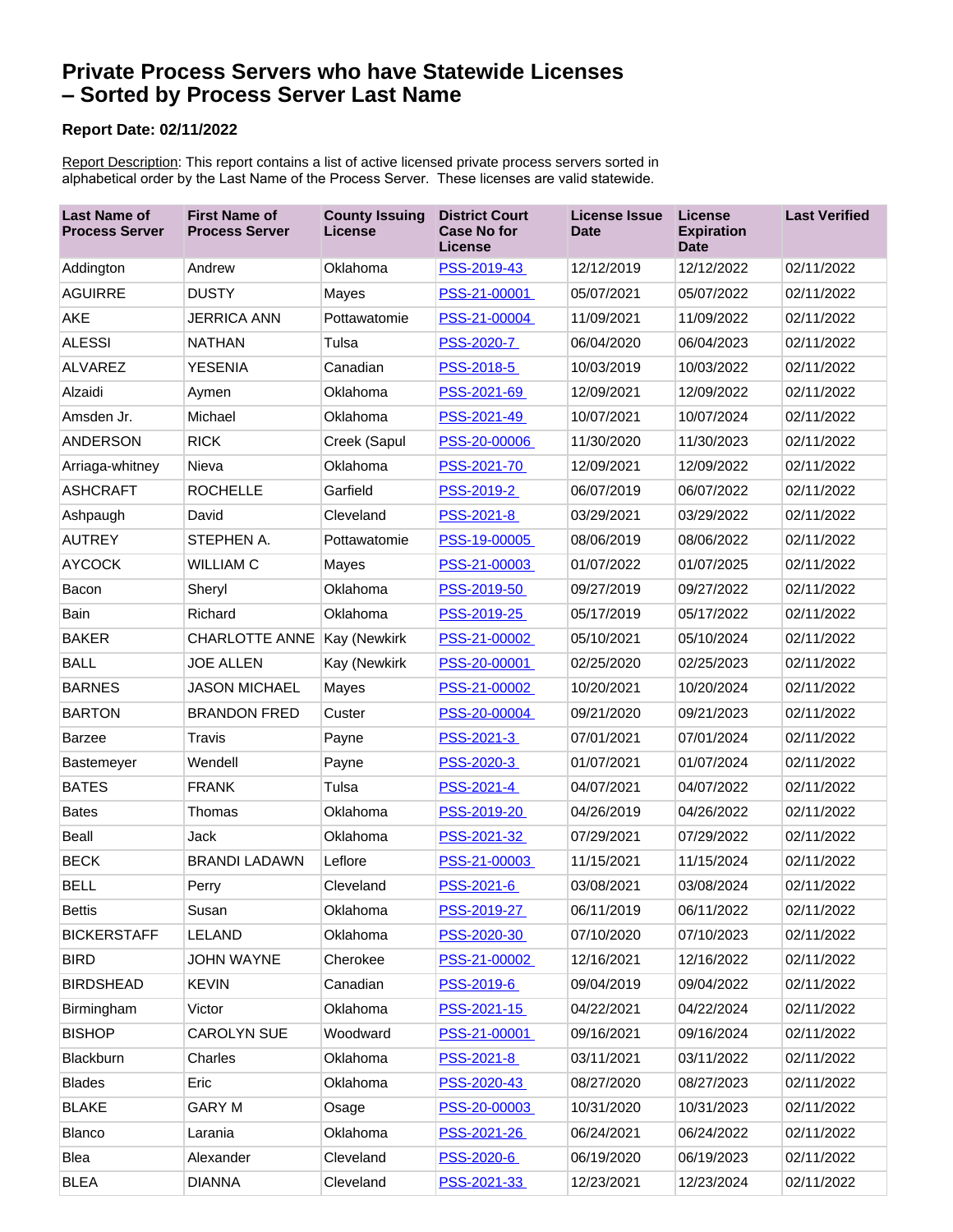| <b>Last Name of</b><br><b>Process Server</b> | <b>First Name of</b><br><b>Process Server</b> | <b>County Issuing</b><br><b>License</b> | <b>District Court</b><br><b>Case No for</b><br><b>License</b> | License Issue<br><b>Date</b> | <b>License</b><br><b>Expiration</b><br><b>Date</b> | <b>Last Verified</b> |
|----------------------------------------------|-----------------------------------------------|-----------------------------------------|---------------------------------------------------------------|------------------------------|----------------------------------------------------|----------------------|
| Blea                                         | Richard                                       | Cleveland                               | PSS-2021-12                                                   | 05/18/2021                   | 05/18/2024                                         | 02/11/2022           |
| <b>BLISH</b>                                 | <b>GREGORY ALAN</b>                           | Cherokee                                | PSS-21-00001                                                  | 05/27/2021                   | 05/27/2024                                         | 02/11/2022           |
| <b>Block</b>                                 | Dominique                                     | Oklahoma                                | PSS-2020-5                                                    | 02/27/2020                   | 02/27/2023                                         | 02/11/2022           |
| <b>BOLLINGER</b>                             | LAQUITA                                       | Tulsa                                   | PSS-2020-11                                                   | 06/10/2020                   | 06/10/2023                                         | 02/11/2022           |
| <b>BOREN</b>                                 | <b>TERRY</b>                                  | Comanche                                | PSS-2020-2                                                    | 02/13/2020                   | 02/13/2023                                         | 02/11/2022           |
| Borrego                                      | Krista                                        | Cleveland                               | PSS-2020-17                                                   | 10/13/2020                   | 10/13/2023                                         | 02/11/2022           |
| Boyd                                         | James                                         | Oklahoma                                | PSS-2020-17                                                   | 04/16/2020                   | 04/16/2023                                         | 02/11/2022           |
| <b>Brecher</b>                               | D'arbara                                      | Oklahoma                                | PSS-2021-74                                                   | 12/09/2021                   | 12/09/2024                                         | 02/11/2022           |
| <b>BRITTON</b>                               | <b>JEFFREY</b>                                | Tulsa                                   | PSS-2020-30                                                   | 12/09/2020                   | 12/09/2023                                         | 02/11/2022           |
| <b>Broce</b>                                 | Shane                                         | Oklahoma                                | PSS-2021-29                                                   | 07/22/2021                   | 07/22/2024                                         | 02/11/2022           |
| <b>BROWN</b>                                 | <b>CHAD MICHAEL</b>                           | Custer                                  | PSS-21-00001                                                  | 08/02/2021                   | 08/02/2022                                         | 02/11/2022           |
| <b>Brown</b>                                 | Michael                                       | Oklahoma                                | PSS-2021-24                                                   | 05/27/2021                   | 05/27/2022                                         | 02/11/2022           |
| <b>BRUMLEY</b>                               | STEVEN AMBROSE Kay (Newkirk                   |                                         | PSS-19-00002                                                  | 10/28/2019                   | 10/28/2022                                         | 02/11/2022           |
| <b>BUCKNER</b>                               | <b>ELLEN</b>                                  | Tulsa                                   | PSS-2020-10                                                   | 06/03/2020                   | 06/03/2023                                         | 02/11/2022           |
| <b>BULLER</b>                                | <b>ALFRED</b>                                 | Pittsburg                               | PSS-20-00001                                                  | 02/27/2020                   | 02/27/2023                                         | 02/11/2022           |
| <b>BURNETT</b>                               | <b>KENNY L</b>                                | Wagoner                                 | PSS-21-00001                                                  | 02/19/2021                   | 02/19/2022                                         | 02/11/2022           |
| <b>Burris</b>                                | Kyle                                          | Cleveland                               | PSS-2021-28                                                   | 11/10/2021                   | 11/10/2024                                         | 02/11/2022           |
| <b>Bybee</b>                                 | Bill                                          | Cleveland                               | PSS-2021-26                                                   | 11/03/2021                   | 11/03/2022                                         | 02/11/2022           |
| <b>BYNUM</b>                                 | <b>WILMOTH THOMAS Pontotoc</b>                |                                         | PSS-19-00002                                                  | 05/28/2019                   | 05/28/2022                                         | 02/11/2022           |
| Camperson                                    | Elizabeth                                     | Oklahoma                                | PSS-2021-65                                                   | 11/18/2021                   | 11/18/2022                                         | 02/11/2022           |
| CAPPELLO                                     | JOANNE M.                                     | Cherokee                                | PSS-21-00003                                                  | 01/10/2022                   | 01/10/2025                                         | 02/11/2022           |
| CARRASCO                                     | <b>RANDY</b>                                  | Tulsa                                   | PSS-2019-7                                                    | 03/14/2019                   | 03/14/2022                                         | 02/11/2022           |
| Carroll                                      | James                                         | Oklahoma                                | PSS-2021-37                                                   | 08/20/2021                   | 08/20/2024                                         | 02/11/2022           |
| <b>CARTER</b>                                | <b>LEATRICE</b>                               | Leflore                                 | PSS-19-00003                                                  | 06/03/2019                   | 06/03/2022                                         | 02/11/2022           |
| <b>CARTER</b>                                | <b>WILLIE</b>                                 | Comanche                                | PSS-2021-2                                                    | 09/28/2021                   | 09/28/2022                                         | 02/11/2022           |
| Chandler                                     | Kristina                                      | Oklahoma                                | PSS-2020-32                                                   | 07/10/2020                   | 07/10/2023                                         | 02/11/2022           |
| Chaney                                       | Thomas                                        | Oklahoma                                | PSS-2019-53                                                   | 10/22/2019                   | 10/22/2022                                         | 02/11/2022           |
| Clark                                        | James                                         | Cleveland                               | PSS-2021-16                                                   | 06/17/2021                   | 06/17/2022                                         | 02/11/2022           |
| Clark                                        | James                                         | Cleveland                               | PSS-2021-17                                                   | 06/17/2021                   | 06/17/2024                                         | 02/11/2022           |
| COATE                                        | <b>LEWIS</b>                                  | Oklahoma                                | PSS-2020-59                                                   | 10/15/2020                   | 10/15/2023                                         | 02/11/2022           |
| <b>CODY</b>                                  | <b>RYAN</b>                                   | Tulsa                                   | PSS-2020-6                                                    | 06/03/2020                   | 06/03/2023                                         | 02/11/2022           |
| <b>COLEMAN</b>                               | <b>TONY CLINTON</b>                           | Osage                                   | PSS-20-00001                                                  | 04/18/2020                   | 04/18/2023                                         | 02/11/2022           |
| <b>COMPALA</b>                               | <b>TORRAN</b><br><b>CHRISTOPHER</b>           | Kay (Newkirk                            | PSS-21-00001                                                  | 04/08/2021                   | 04/08/2022                                         | 02/11/2022           |
| <b>CONGLETON</b>                             | <b>JAMES</b>                                  | Tulsa                                   | PSS-2019-22                                                   | 08/29/2019                   | 08/29/2022                                         | 02/11/2022           |
| Contreras                                    | Alredo                                        | Oklahoma                                | PSS-2019-58                                                   | 10/31/2019                   | 10/31/2022                                         | 02/11/2022           |
| <b>COOK</b>                                  | <b>DELMER LYNN</b>                            | Creek (Sapul                            | PSS-21-00001                                                  | 04/05/2021                   | 04/05/2023                                         | 02/11/2022           |
| COOK                                         | <b>LINDA</b>                                  | Tulsa                                   | PSS-2019-16                                                   | 05/30/2019                   | 05/30/2022                                         | 02/11/2022           |
| <b>COOK</b>                                  | MELVIN KENNETH                                | Garvin                                  | PSS-19-00001                                                  | 10/08/2019                   | 10/08/2022                                         | 02/11/2022           |
| <b>CORBIN</b>                                | <b>KEN</b>                                    | Tulsa                                   | PSS-2019-26                                                   | 10/17/2019                   | 10/17/2022                                         | 02/11/2022           |
| Cox                                          | Jeffrey                                       | Oklahoma                                | PSS-2020-83                                                   | 01/14/2021                   | 01/14/2024                                         | 02/11/2022           |
| Cross                                        | Lisa                                          | Oklahoma                                | PSS-2020-78                                                   | 12/17/2020                   | 12/17/2023                                         | 02/11/2022           |
| Cudjoe                                       | <b>Brenda</b>                                 | Oklahoma                                | PSS-2020-24                                                   | 06/18/2020                   | 06/18/2023                                         | 02/11/2022           |
| <b>DAMERON</b>                               | <b>CLAYTON</b><br><b>MATTHEW</b>              | Delaware                                | PSS-21-00001                                                  | 06/29/2021                   | 06/29/2022                                         | 02/11/2022           |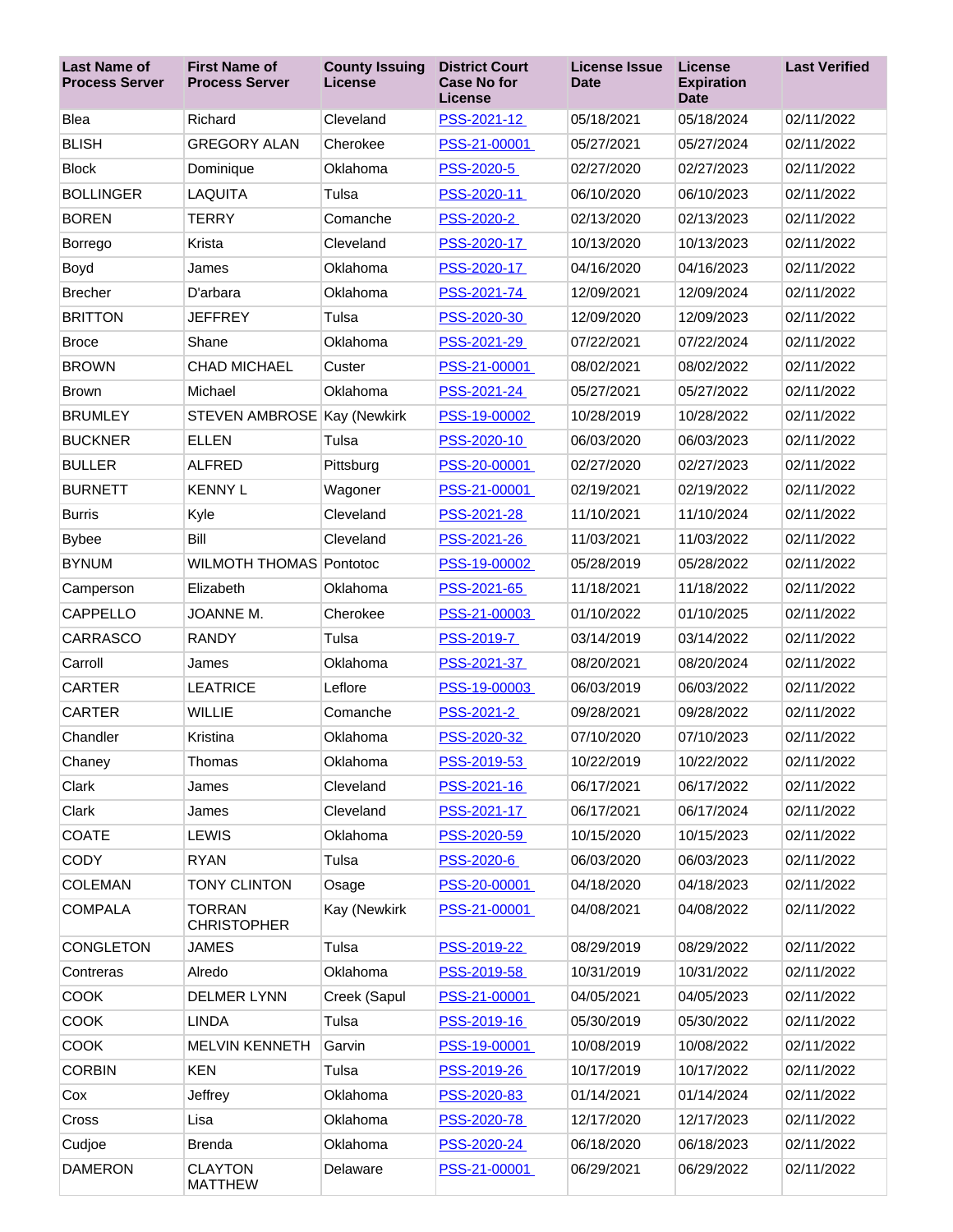| <b>Last Name of</b><br><b>Process Server</b> | <b>First Name of</b><br><b>Process Server</b> | <b>County Issuing</b><br>License | <b>District Court</b><br><b>Case No for</b><br>License | <b>License Issue</b><br><b>Date</b> | License<br><b>Expiration</b><br><b>Date</b> | <b>Last Verified</b> |
|----------------------------------------------|-----------------------------------------------|----------------------------------|--------------------------------------------------------|-------------------------------------|---------------------------------------------|----------------------|
| <b>DAMERON</b>                               | <b>DARIN MATTHEW</b>                          | Craig                            | PSS-19-00002                                           | 03/20/2019                          | 03/20/2022                                  | 02/11/2022           |
| <b>DAMERON</b>                               | <b>DARIN MATTHEW</b>                          | Delaware                         | PSS-19-00001                                           | 03/25/2019                          | 03/25/2022                                  | 02/11/2022           |
| <b>DANIELS</b>                               | <b>DAVID MICHAEL</b>                          | Craig                            | PSS-19-00003                                           | 07/22/2019                          | 07/22/2022                                  | 02/11/2022           |
| <b>DAVENPORT</b>                             | <b>DENVER LEWIS</b>                           | Craig                            | PSS-18-00001                                           | 03/12/2018                          | 03/12/2024                                  | 02/11/2022           |
| <b>DAVIS</b>                                 | <b>ALVIE ANGELINE</b>                         | Pittsburg                        | PSS-20-00002                                           | 07/06/2020                          | 07/06/2023                                  | 02/11/2022           |
| Dawson                                       | Christopher                                   | Oklahoma                         | PSS-2019-37                                            | 08/02/2019                          | 08/02/2022                                  | 02/11/2022           |
| <b>DAYTON</b>                                | DANITA L.                                     | Pottawatomie                     | PSS-20-00003                                           | 12/22/2020                          | 12/22/2023                                  | 02/11/2022           |
| Dean                                         | Steven                                        | Oklahoma                         | PSS-2019-5                                             | 03/01/2019                          | 03/01/2022                                  | 02/11/2022           |
| Deason                                       | James                                         | Oklahoma                         | PSS-2021-73                                            | 12/09/2021                          | 12/09/2022                                  | 02/11/2022           |
| <b>DECKER</b>                                | <b>NICOLIN</b>                                | Tulsa                            | PSS-2021-8                                             | 04/14/2021                          | 04/14/2022                                  | 02/11/2022           |
| <b>Dick</b>                                  | Daniel                                        | Cleveland                        | PSS-2021-22                                            | 09/23/2021                          | 09/23/2024                                  | 02/11/2022           |
| <b>Dick</b>                                  | David                                         | Oklahoma                         | PSS-2021-27                                            | 08/03/2021                          | 08/03/2024                                  | 02/11/2022           |
| <b>DOHN</b>                                  | <b>CLAUDIA</b>                                | Tulsa                            | PSS-2020-13                                            | 07/01/2020                          | 07/01/2023                                  | 02/11/2022           |
| Doshier                                      | Laura                                         | Oklahoma                         | PSS-2019-30                                            | 06/14/2019                          | 06/14/2022                                  | 02/11/2022           |
| Dowdy                                        | Joshua                                        | Oklahoma                         | PSS-2021-17                                            | 03/25/2021                          | 03/25/2022                                  | 02/11/2022           |
| Dowdy                                        | Joshua                                        | Oklahoma                         | PSS-2021-17                                            | 04/29/2021                          | 04/29/2022                                  | 02/11/2022           |
| <b>Drayer Esquibel</b>                       | Michelle                                      | Cleveland                        | PSS-2021-27                                            | 11/08/2021                          | 11/08/2022                                  | 02/11/2022           |
| <b>DUARTE</b>                                | <b>CORY</b>                                   | Tulsa                            | PSS-2020-15                                            | 07/08/2020                          | 07/08/2023                                  | 02/11/2022           |
| Dudley                                       | Aaron                                         | Cleveland                        | PSS-2021-7                                             | 03/08/2021                          | 03/08/2022                                  | 02/11/2022           |
| Duke                                         | Gary                                          | Cleveland                        | PSS-2021-31                                            | 12/07/2021                          | 12/07/2024                                  | 02/11/2022           |
| <b>DURKEE</b>                                | <b>JERRY PAUL</b>                             | Pottawatomie                     | PSS-20-00002                                           | 05/11/2020                          | 05/11/2023                                  | 02/11/2022           |
| <b>EAGLES</b>                                | <b>DENNIS</b>                                 | Canadian                         | PSS-2020-14                                            | 01/15/2021                          | 01/15/2024                                  | 02/11/2022           |
| <b>EARHEART</b>                              | <b>LOYD DEAN</b>                              | Love                             | PSS-21-00001                                           | 02/19/2021                          | 02/19/2024                                  | 02/11/2022           |
| <b>ECKMAN</b>                                | STEPHEN JEAN                                  | Johnston                         | PSS-21-00001                                           | 04/15/2021                          | 04/01/2024                                  | 02/11/2022           |
| Edwards                                      | Alana                                         | Cleveland                        | PSS-2020-11                                            | 08/26/2020                          | 08/26/2023                                  | 02/11/2022           |
| Einhorn                                      | Dorothy                                       | Cleveland                        | PSS-2020-5                                             | 03/27/2020                          | 03/27/2023                                  | 02/11/2022           |
| Einhorn                                      | Jay                                           | Cleveland                        | PSS-2020-23                                            | 12/22/2020                          | 12/22/2023                                  | 02/11/2022           |
| <b>ELLIOTT</b>                               | <b>VICKIE LYNN</b>                            | Woodward                         | PSS-20-00001                                           | 05/29/2020                          | 05/29/2023                                  | 02/11/2022           |
| <b>ELY</b>                                   | <b>STEPHEN</b><br><b>CHRISTOPHER</b>          | Pontotoc                         | PSS-21-00002                                           | 08/16/2021                          | 08/16/2024                                  | 02/11/2022           |
| <b>ENKELMANN</b>                             | <b>KURT</b>                                   | Tulsa                            | PSS-2019-19                                            | 06/27/2019                          | 06/27/2022                                  | 02/11/2022           |
| Enns                                         | Robert                                        | Oklahoma                         | PSS-2020-16                                            | 05/11/2020                          | 05/11/2023                                  | 02/11/2022           |
| <b>ENTMEIER</b>                              | <b>KRISTIE</b>                                | Leflore                          | PSS-19-00002                                           | 05/30/2019                          | 05/30/2022                                  | 02/11/2022           |
| Epperson                                     | Sandra                                        | Rogers                           | PSS-2019-3                                             | 04/22/2019                          | 04/22/2022                                  | 02/11/2022           |
| Ernst                                        | Chad                                          | Cleveland                        | PSS-2021-10                                            | 04/30/2021                          | 04/30/2024                                  | 02/11/2022           |
| <b>FELIX</b>                                 | <b>SANDRA</b>                                 | Tulsa                            | PSS-2021-14                                            | 06/09/2021                          | 06/09/2022                                  | 02/11/2022           |
| <b>FELTS</b>                                 | <b>WILLIAM REED</b>                           | Cherokee                         | PSS-20-00001                                           | 06/08/2020                          | 06/08/2023                                  | 02/11/2022           |
| Fields                                       | John                                          | Oklahoma                         | PSS-2019-44                                            | 08/23/2019                          | 08/23/2022                                  | 02/11/2022           |
| Fister                                       | Paul                                          | Oklahoma                         | PSS-2019-63                                            | 11/14/2019                          | 11/14/2022                                  | 02/11/2022           |
| <b>Fives</b>                                 | Kimberly                                      | Oklahoma                         | PSS-2021-61                                            | 11/04/2021                          | 11/04/2022                                  | 02/11/2022           |
| <b>FLETCHER</b>                              | REBECCA A                                     | Kay (Newkirk                     | PSS-21-00003                                           | 05/19/2021                          | 05/19/2022                                  | 02/11/2022           |
| <b>FLICK</b>                                 | <b>RUSSELL</b>                                | Canadian                         | PSS-2021-12                                            | 11/22/2021                          | 11/22/2022                                  | 02/11/2022           |
| Flow                                         | Jami                                          | Oklahoma                         | PSS-2019-65                                            | 11/21/2019                          | 11/21/2022                                  | 02/11/2022           |
| Floyd                                        | Rodney                                        | Cleveland                        | PSS-2019-11                                            | 04/15/2019                          | 04/15/2022                                  | 02/11/2022           |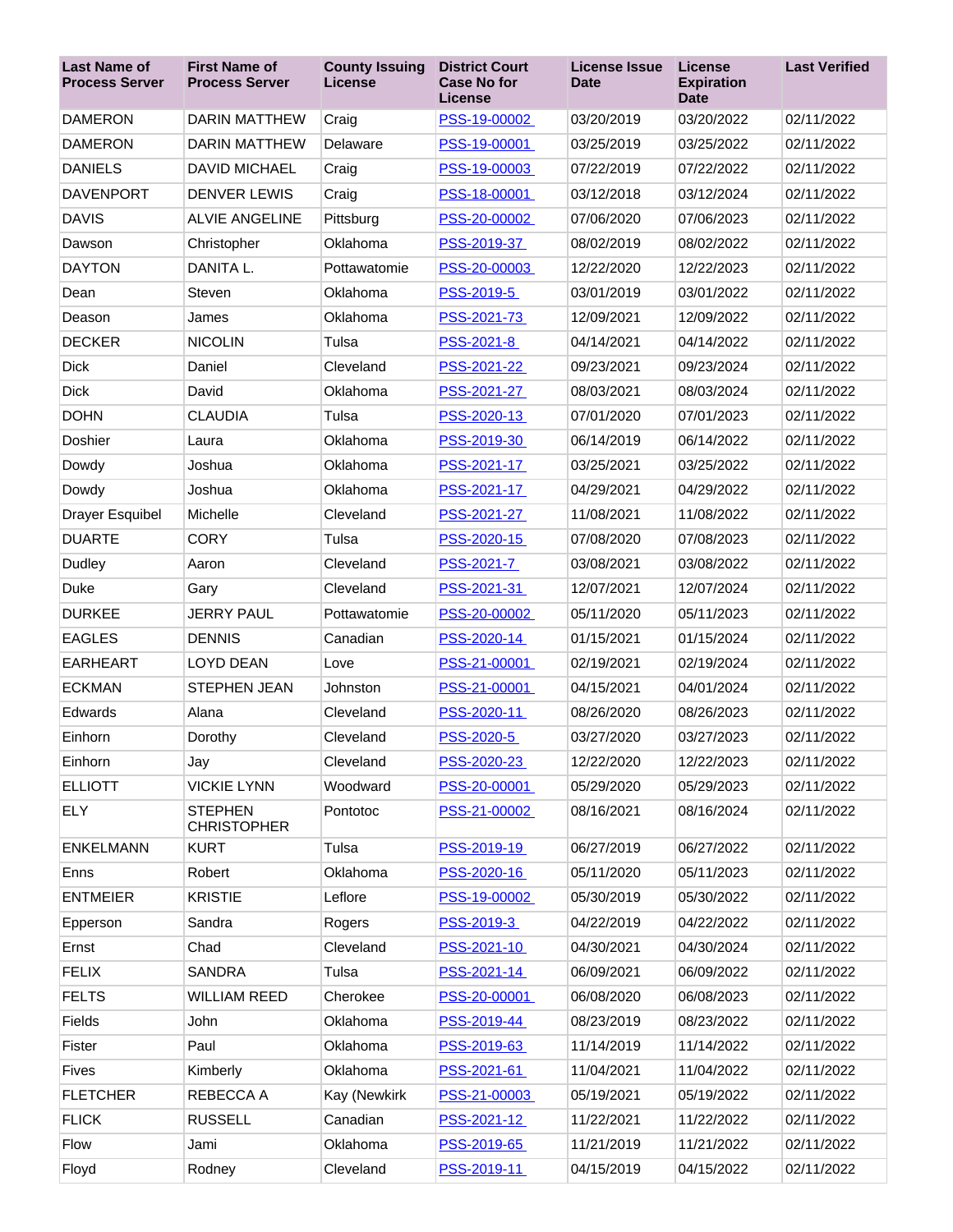| <b>Last Name of</b><br><b>Process Server</b> | <b>First Name of</b><br><b>Process Server</b> | <b>County Issuing</b><br>License | <b>District Court</b><br><b>Case No for</b><br>License | <b>License Issue</b><br><b>Date</b> | License<br><b>Expiration</b><br><b>Date</b> | <b>Last Verified</b> |
|----------------------------------------------|-----------------------------------------------|----------------------------------|--------------------------------------------------------|-------------------------------------|---------------------------------------------|----------------------|
| <b>FOGLEMAN</b>                              | <b>CHRISTIAN LAYNE</b>                        | Mayes                            | PSS-20-00003                                           | 06/29/2020                          | 06/29/2023                                  | 02/11/2022           |
| <b>FOGLEMAN</b>                              | <b>CHRISTOPHER D</b>                          | Mayes                            | PSS-20-00001                                           | 02/10/2020                          | 02/10/2023                                  | 02/11/2022           |
| <b>FORD</b>                                  | <b>BOBBY</b>                                  | Comanche                         | PSS-2019-4                                             | 05/08/2019                          | 05/08/2022                                  | 02/11/2022           |
| <b>FORD</b>                                  | <b>CHESTER</b>                                | Tulsa                            | PSS-2019-35                                            | 01/16/2020                          | 01/16/2023                                  | 02/11/2022           |
| Foster                                       | Danee                                         | Oklahoma                         | PSS-2020-40                                            | 08/13/2020                          | 08/13/2023                                  | 02/11/2022           |
| Fowler                                       | Denielle                                      | Cleveland                        | PSS-2021-24                                            | 09/24/2021                          | 09/24/2024                                  | 02/11/2022           |
| Fowler                                       | Jason                                         | Cleveland                        | PSS-2021-23                                            | 09/24/2021                          | 09/24/2024                                  | 02/11/2022           |
| <b>FREEMAN</b>                               | <b>JACKIE MARIE</b>                           | Pottawatomie                     | PSS-19-00008                                           | 02/04/2020                          | 02/04/2023                                  | 02/11/2022           |
| <b>FRENCH</b>                                | <b>JEREMY BRENT</b>                           | Haskell                          | PSS-20-00001                                           | 04/02/2020                          | 04/02/2023                                  | 02/11/2022           |
| <b>GAEDE</b>                                 | <b>SCOTT</b>                                  | Garfield                         | PSS-2019-3                                             | 07/23/2019                          | 07/23/2022                                  | 02/11/2022           |
| <b>GANTT</b>                                 | <b>CHRISTOPHER</b>                            | Tulsa                            | PSS-2021-11                                            | 06/02/2021                          | 06/02/2022                                  | 02/11/2022           |
| Garcia                                       | Deeray                                        | Oklahoma                         | PSS-2020-75                                            | 01/21/2021                          | 01/21/2024                                  | 02/11/2022           |
| <b>GARLAND</b>                               | <b>TERRY</b>                                  | Haskell                          | PSS-19-00002                                           | 10/23/2019                          | 10/23/2022                                  | 02/11/2022           |
| GASS                                         | <b>KASSIE MIGUELE</b>                         | Creek (Sapul                     | PSS-21-00003                                           | 07/26/2021                          | 07/26/2024                                  | 02/11/2022           |
| Gay                                          | Phil                                          | Oklahoma                         | PSS-2020-71                                            | 11/19/2020                          | 11/19/2023                                  | 02/11/2022           |
| <b>GENTRY</b>                                | <b>MATTHEW DEE</b>                            | Leflore                          | PSS-21-00001                                           | 08/04/2021                          | 08/04/2024                                  | 02/11/2022           |
| Gillespie                                    | Dwayne                                        | Oklahoma                         | PSS-2021-59                                            | 11/04/2021                          | 11/04/2024                                  | 02/11/2022           |
| <b>GILLESPIE</b>                             | <b>STEPHEN LEE</b>                            | Grady                            | PSS-19-00009                                           | 12/12/2019                          | 12/12/2022                                  | 02/11/2022           |
| Gillum                                       | Lyndsay                                       | Payne                            | PSS-2021-4                                             | 07/16/2021                          | 07/16/2022                                  | 02/11/2022           |
| Gillum                                       | <b>Nicholas</b>                               | Payne                            | PSS-2019-2                                             | 04/04/2019                          | 04/04/2022                                  | 02/11/2022           |
| Gillum                                       | William                                       | Payne                            | PSS-2019-1                                             | 02/15/2019                          | 02/15/2022                                  | 02/11/2022           |
| <b>GILMORE</b>                               | <b>BREE JUNANN</b>                            | Pottawatomie                     | PSS-19-00004                                           | 06/10/2019                          | 06/10/2022                                  | 02/11/2022           |
| <b>GLASS</b>                                 | LINDA F.                                      | Grady                            | PSS-19-00002                                           | 03/22/2019                          | 03/22/2022                                  | 02/11/2022           |
| <b>GOLDEN</b>                                | <b>CHET RAY</b>                               | Jackson                          | PSS-21-00001                                           | 03/09/2021                          | 03/09/2024                                  | 02/11/2022           |
| <b>GOOCH</b>                                 | <b>BEN</b>                                    | Custer                           | PSS-19-00003                                           | 06/05/2019                          | 06/05/2022                                  | 02/11/2022           |
| Gooch                                        | Kathryn                                       | Oklahoma                         | PSS-2019-66                                            | 12/20/2019                          | 12/20/2022                                  | 02/11/2022           |
| GOSS                                         | JACK H.                                       | Cherokee                         | PSS-19-00004                                           | 01/21/2020                          | 01/21/2023                                  | 02/11/2022           |
| <b>GOWIN</b>                                 | <b>ANTHONY</b>                                | Tulsa                            | PSS-2021-26                                            | 10/13/2021                          | 10/13/2022                                  | 02/11/2022           |
| Green                                        | <b>Brittany</b>                               | Cleveland                        | PSS-2021-9                                             | 04/20/2021                          | 04/20/2022                                  | 02/11/2022           |
| <b>GREEN</b>                                 | DARLENE KAY                                   | Washington                       | PSS-20-00002                                           | 05/21/2020                          | 05/21/2023                                  | 02/11/2022           |
| <b>GREENFEATHER</b>                          | <b>RICKY CLAYTON</b>                          | Craig                            | PSS-21-00003                                           | 04/16/2021                          | 04/16/2024                                  | 02/11/2022           |
| <b>GREER</b>                                 | <b>TODD DOUGLAS</b>                           | Custer                           | PSS-19-00001                                           | 03/05/2019                          | 03/05/2022                                  | 02/11/2022           |
| <b>GRESHAM</b>                               | <b>FAWN</b>                                   | Comanche                         | PSS-2019-5                                             | 05/31/2019                          | 05/31/2022                                  | 02/11/2022           |
| Grissom                                      | Tony                                          | Oklahoma                         | PSS-2020-45                                            | 08/27/2020                          | 08/27/2023                                  | 02/11/2022           |
| <b>GROMON</b>                                | <b>KIRILL</b>                                 | Tulsa                            | PSS-2021-6                                             | 04/07/2021                          | 04/07/2024                                  | 02/11/2022           |
| Gutierrez Kayode                             | Anna                                          | Oklahoma                         | PSS-2021-53                                            | 10/21/2021                          | 10/21/2022                                  | 02/11/2022           |
| <b>HALE</b>                                  | <b>RONNIE</b>                                 | Tulsa                            | PSS-2020-31                                            | 12/09/2020                          | 12/09/2023                                  | 02/11/2022           |
| Hall                                         | Justin                                        | Oklahoma                         | PSS-2021-85                                            | 02/08/2022                          | 02/08/2025                                  | 02/11/2022           |
| Hamilton                                     | Lori                                          | Rogers                           | PSS-2021-1                                             | 04/13/2021                          | 04/13/2024                                  | 02/11/2022           |
| <b>HARGES</b>                                | ANGELA<br><b>MICHELLE</b>                     | Mayes                            | PSS-19-00005                                           | 09/16/2019                          | 09/16/2022                                  | 02/11/2022           |
| Harjochee                                    | Krista                                        | Oklahoma                         | PSS-2021-25                                            | 06/10/2021                          | 06/10/2022                                  | 02/11/2022           |
| <b>HARRIS</b>                                | <b>KENNETH</b>                                | Tulsa                            | PSS-2020-21                                            | 09/02/2020                          | 09/02/2023                                  | 02/11/2022           |
| Harris                                       | Timothy                                       | Oklahoma                         | PSS-2021-9                                             | 03/19/2021                          | 03/19/2024                                  | 02/11/2022           |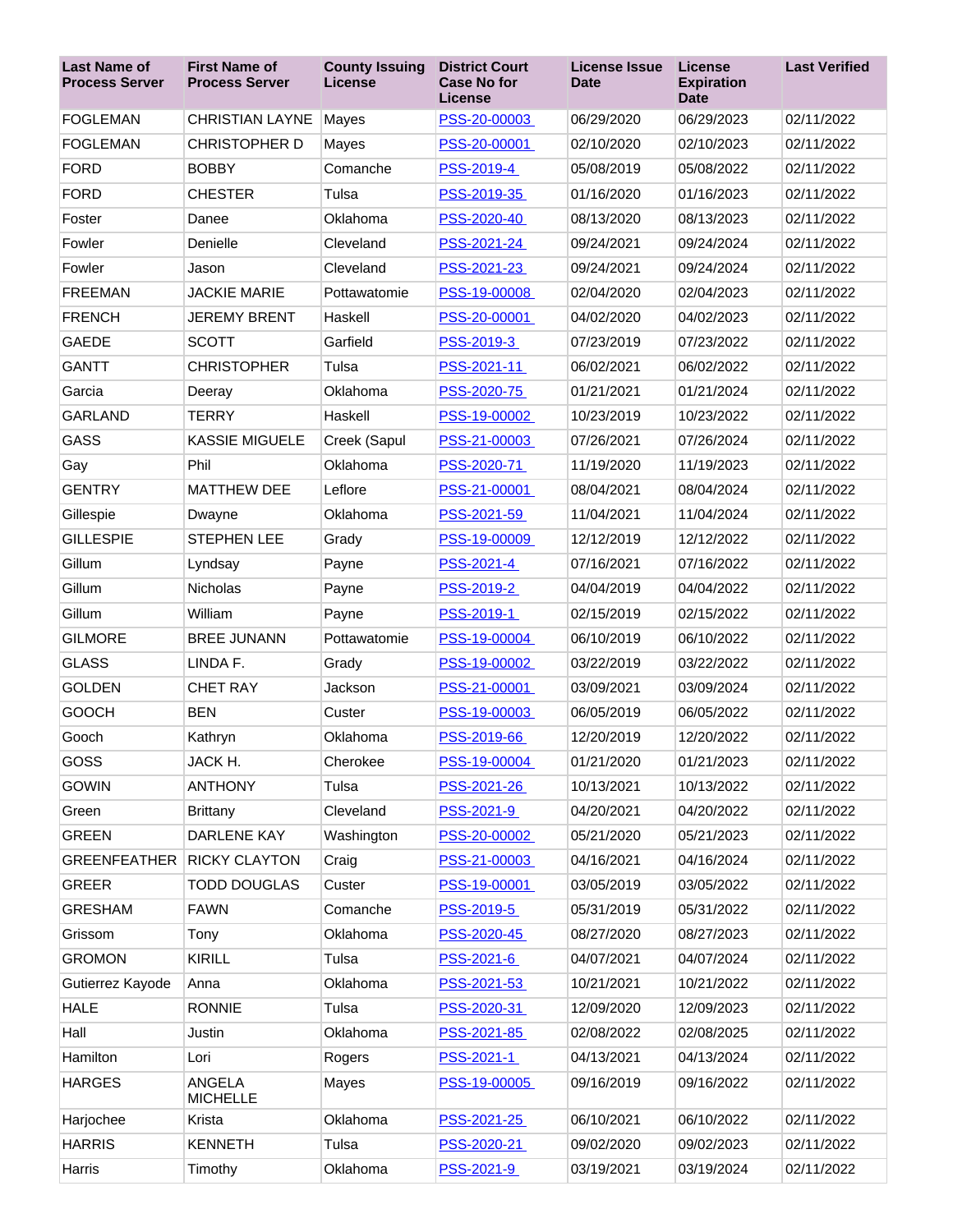| <b>Last Name of</b><br><b>Process Server</b> | <b>First Name of</b><br><b>Process Server</b> | <b>County Issuing</b><br><b>License</b> | <b>District Court</b><br><b>Case No for</b><br>License | <b>License Issue</b><br>Date | <b>License</b><br><b>Expiration</b><br><b>Date</b> | <b>Last Verified</b> |
|----------------------------------------------|-----------------------------------------------|-----------------------------------------|--------------------------------------------------------|------------------------------|----------------------------------------------------|----------------------|
| <b>HARRISON</b>                              | <b>ROBERT WAYNE</b>                           | Pontotoc                                | PSS-19-00001                                           | 02/13/2019                   | 02/13/2022                                         | 02/11/2022           |
| Hash                                         | Michael                                       | Oklahoma                                | PSS-2019-42                                            | 08/30/2019                   | 08/30/2022                                         | 02/11/2022           |
| <b>HELLER</b>                                | <b>SCOTT</b>                                  | Tulsa                                   | PSS-2021-15                                            | 07/07/2021                   | 07/07/2024                                         | 02/11/2022           |
| <b>HENDERSON</b>                             | <b>SETH NOLAN</b>                             | Grady                                   | PSS-21-00002                                           | 09/02/2021                   | 09/08/2022                                         | 02/11/2022           |
| <b>HENSON</b>                                | <b>DAVID PAUL</b>                             | Leflore                                 | PSS-20-00001                                           | 03/27/2020                   | 03/27/2023                                         | 02/11/2022           |
| <b>HENSON</b>                                | NORMA JEAN                                    | Leflore                                 | PSS-20-00002                                           | 03/27/2020                   | 03/27/2023                                         | 02/11/2022           |
| <b>HEYBURN</b>                               | <b>JAMES MICHAEL</b>                          | Ottawa                                  | PSS-19-00002                                           | 11/26/2019                   | 11/26/2022                                         | 02/11/2022           |
| Hickey                                       | Steven                                        | Payne                                   | PSS-2020-1                                             | 04/02/2020                   | 04/02/2023                                         | 02/11/2022           |
| Hill                                         | <b>Brandon</b>                                | Oklahoma                                | PSS-2021-58                                            | 09/27/2021                   | 09/27/2022                                         | 02/11/2022           |
| Hill                                         | <b>Brandon</b>                                | Oklahoma                                | PSS-2021-58                                            | 10/28/2021                   | 10/28/2022                                         | 02/11/2022           |
| <b>HOFFMAN</b>                               | <b>KRISTI DIANE</b>                           | Grady                                   | PSS-21-00003                                           | 10/01/2021                   | 11/30/2022                                         | 02/11/2022           |
| <b>HOLLAND</b>                               | <b>BRENDA</b>                                 | Canadian                                | PSS-2020-1                                             | 02/26/2020                   | 02/26/2023                                         | 02/11/2022           |
| <b>HOLLAWAY</b>                              | DANIEL JASON                                  | Mayes                                   | PSS-19-00002                                           | 03/26/2019                   | 03/26/2022                                         | 02/11/2022           |
| <b>HOLZEMER</b>                              | <b>PATRICK VINCENT</b>                        | Carter                                  | PSS-21-00003                                           | 10/08/2021                   | 10/08/2022                                         | 02/11/2022           |
| Homan                                        | Angela                                        | Oklahoma                                | PSS-2020-13                                            | 04/02/2020                   | 04/02/2023                                         | 02/11/2022           |
| <b>HOOSIER</b>                               | <b>KALAB A</b>                                | Creek (Sapul                            | PSS-21-00002                                           | 04/26/2021                   | 04/26/2022                                         | 02/11/2022           |
| Hoster                                       | Cynthia                                       | Oklahoma                                | PSS-2020-23                                            | 06/04/2020                   | 06/04/2023                                         | 02/11/2022           |
| <b>HOWELL</b>                                | JACK D.                                       | Johnston                                | PSS-21-00002                                           | 11/15/2021                   | 11/15/2024                                         | 02/11/2022           |
| <b>HUBER</b>                                 | <b>COLE CORNELL</b>                           | Custer                                  | PSS-21-00003                                           | 11/15/2021                   | 11/15/2024                                         | 02/11/2022           |
| lanco lii                                    | Joseph                                        | Oklahoma                                | PSS-2021-72                                            | 12/17/2021                   | 12/17/2022                                         | 02/11/2022           |
| IN RE:                                       |                                               | Comanche                                | PSS-2020-8                                             | 11/06/2020                   | 11/06/2023                                         | 02/11/2022           |
| IN RE:                                       |                                               | Comanche                                | PSS-2020-9                                             | 12/02/2020                   | 12/02/2023                                         | 02/11/2022           |
| IN RE: PROCESS<br><b>SERVER</b>              |                                               | Comanche                                | PSS-2020-4                                             | 07/28/2020                   | 07/28/2023                                         | 02/11/2022           |
| IN RE: PROCESS<br><b>SERVER</b>              |                                               | Comanche                                | PSS-2019-3                                             | 04/11/2019                   | 04/11/2022                                         | 02/11/2022           |
| IN RE: PROCESS<br><b>SERVER</b>              |                                               | Comanche                                | PSS-2019-4                                             | 05/08/2019                   | 05/08/2022                                         | 02/11/2022           |
| IN RE: PROCESS<br><b>SERVER</b>              |                                               | Comanche                                | <b>PSS-2019-5</b>                                      | 05/31/2019                   | 05/31/2022                                         | 02/11/2022           |
| IN RE: PROCESS<br><b>SERVER</b>              |                                               | Comanche                                | PSS-2020-2                                             | 02/13/2020                   | 02/13/2023                                         | 02/11/2022           |
| IN RE: PROCESS<br><b>SERVER</b>              |                                               | Comanche                                | PSS-2020-3                                             | 02/24/2020                   | 02/24/2023                                         | 02/11/2022           |
| IN RE: PROCESS<br><b>SERVER</b>              |                                               | Comanche                                | PSS-2021-2                                             | 09/28/2021                   | 09/28/2022                                         | 02/11/2022           |
| IN RE: PROCESS<br><b>SERVER</b>              |                                               | Comanche                                | PSS-2021-4                                             | 10/11/2021                   | 10/11/2024                                         | 02/11/2022           |
| Ingle                                        | Dylan                                         | Oklahoma                                | PSS-2021-54                                            | 10/21/2021                   | 10/21/2022                                         | 02/11/2022           |
| Israel                                       | Uriel                                         | Oklahoma                                | PSS-2019-28                                            | 05/30/2019                   | 05/30/2022                                         | 02/11/2022           |
| <b>IVY</b>                                   | ROBERT D.                                     | Creek (Sapul                            | PSS-20-00002                                           | 08/17/2020                   | 08/16/2023                                         | 02/11/2022           |
| Jackson                                      | Richard                                       | Payne                                   | PSS-2021-1                                             | 03/04/2021                   | 03/04/2024                                         | 02/11/2022           |
| <b>JANISCH</b>                               | <b>JEFFERY</b>                                | Leflore                                 | PSS-19-00005                                           | 09/12/2019                   | 09/12/2022                                         | 02/11/2022           |
| Jenkins                                      | Kent                                          | Rogers                                  | PSS-2019-2                                             | 03/27/2019                   | 03/27/2022                                         | 02/11/2022           |
| <b>JOHNSON</b>                               | <b>DANNY CURTIS</b>                           | Mayes                                   | PSS-20-00006                                           | 11/23/2020                   | 11/23/2023                                         | 02/11/2022           |
| <b>JOHNSON</b>                               | <b>DONNIE</b>                                 | Tulsa                                   | PSS-2021-12                                            | 06/02/2021                   | 06/02/2022                                         | 02/11/2022           |
| <b>JOHNSON</b>                               | <b>KURTIS NEWMAN</b>                          | Mayes                                   | PSS-20-00008                                           | 11/23/2020                   | 11/23/2023                                         | 02/11/2022           |
| <b>JOHNSTON</b>                              | <b>BOB</b>                                    | Canadian                                | PSS-2019-3                                             | 05/20/2019                   | 05/20/2022                                         | 02/11/2022           |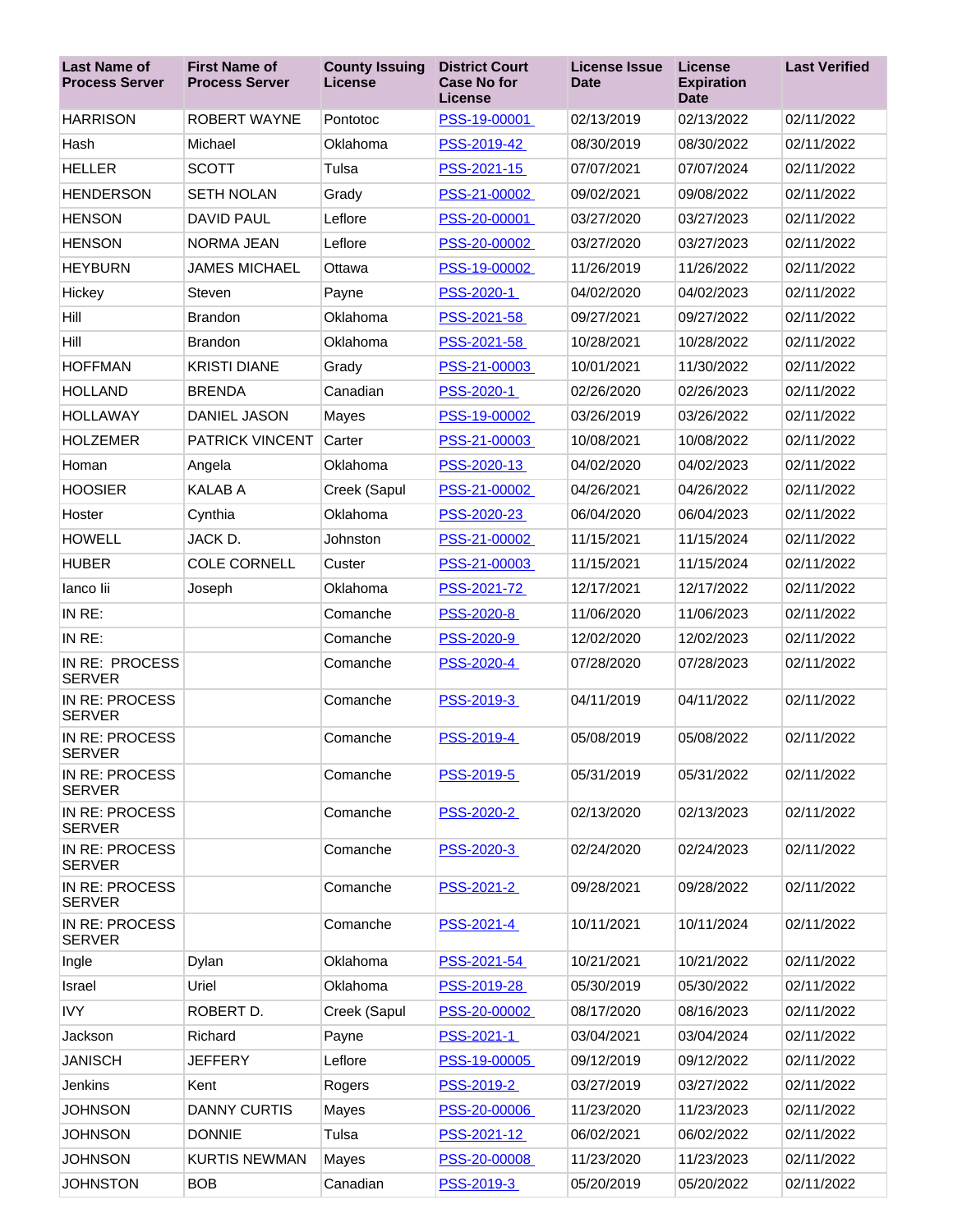| <b>Last Name of</b><br><b>Process Server</b> | <b>First Name of</b><br><b>Process Server</b> | <b>County Issuing</b><br><b>License</b> | <b>District Court</b><br><b>Case No for</b><br><b>License</b> | <b>License Issue</b><br><b>Date</b> | <b>License</b><br><b>Expiration</b><br><b>Date</b> | <b>Last Verified</b> |
|----------------------------------------------|-----------------------------------------------|-----------------------------------------|---------------------------------------------------------------|-------------------------------------|----------------------------------------------------|----------------------|
| <b>JONES</b>                                 | <b>LINDA</b>                                  | Tulsa                                   | PSS-2020-34                                                   | 01/13/2021                          | 01/13/2024                                         | 02/11/2022           |
| <b>JONES</b>                                 | <b>MARSHALL W</b>                             | Pottawatomie                            | PSS-21-00003                                                  | 05/04/2021                          | 05/04/2022                                         | 02/11/2022           |
| Jonsson                                      | Jon                                           | Oklahoma                                | PSS-2021-7                                                    | 03/04/2021                          | 03/04/2024                                         | 02/11/2022           |
| Julian                                       | Jim                                           | Oklahoma                                | PSS-2020-3                                                    | 02/21/2020                          | 02/21/2023                                         | 02/11/2022           |
| Kelley                                       | Timothy                                       | Oklahoma                                | PSS-2019-31                                                   | 06/14/2019                          | 06/14/2022                                         | 02/11/2022           |
| Kelly                                        | Christopher                                   | Oklahoma                                | PSS-2020-20                                                   | 05/20/2020                          | 05/20/2023                                         | 02/11/2022           |
| Kilmer                                       | Ashleigh                                      | Cleveland                               | PSS-2021-20                                                   | 09/03/2021                          | 09/03/2022                                         | 02/11/2022           |
| <b>KIMBALL</b>                               | <b>GARY BOB</b>                               | Cherokee                                | PSS-19-00001                                                  | 02/19/2019                          | 02/19/2022                                         | 02/11/2022           |
| <b>KIMBALL</b>                               | <b>JEFFREY GARY</b>                           | Mayes                                   | PSS-20-00002                                                  | 06/19/2020                          | 06/19/2023                                         | 02/11/2022           |
| <b>KING</b>                                  | <b>ROBYN</b>                                  | Tulsa                                   | PSS-2020-9                                                    | 06/03/2020                          | 06/03/2023                                         | 02/11/2022           |
| <b>KITCHENS</b>                              | <b>PATRICIA LEE</b>                           | Leflore                                 | PSS-19-00004                                                  | 06/26/2019                          | 06/26/2022                                         | 02/11/2022           |
| Klingler                                     | Lea                                           | Oklahoma                                | PSS-2019-59                                                   | 11/07/2019                          | 11/07/2022                                         | 02/11/2022           |
| Knight                                       | Carol                                         | Oklahoma                                | PSS-2019-24                                                   | 05/17/2019                          | 05/17/2022                                         | 02/11/2022           |
| Knudsen                                      | Miranda                                       | Oklahoma                                | PSS-2020-60                                                   | 10/15/2020                          | 10/15/2023                                         | 02/11/2022           |
| <b>KOKOTAN</b>                               | <b>KIMBERLY</b>                               | Canadian                                | PSS-2020-11                                                   | 12/10/2020                          | 12/10/2023                                         | 02/11/2022           |
| <b>KOKOTAN</b>                               | <b>RONALD</b>                                 | Canadian                                | PSS-2020-3                                                    | 06/22/2020                          | 06/22/2023                                         | 02/11/2022           |
| Kpiele Poda                                  | Dieudonne                                     | Cleveland                               | PSS-2020-10                                                   | 08/26/2020                          | 08/26/2023                                         | 02/11/2022           |
| <b>KUENSTLER</b>                             | <b>BETHANI DANELLE</b>                        | Pittsburg                               | PSS-19-00001                                                  | 04/09/2019                          | 04/09/2022                                         | 02/11/2022           |
| Labarthe                                     | Shelley                                       | Oklahoma                                | PSS-2021-68                                                   | 12/02/2021                          | 12/02/2024                                         | 02/11/2022           |
| Labus                                        | Rebecca                                       | Oklahoma                                | PSS-2021-75                                                   | 01/14/2022                          | 01/14/2025                                         | 02/11/2022           |
| <b>LAFLIN</b>                                | <b>TERRY</b>                                  | Tulsa                                   | PSS-2019-5                                                    | 03/07/2019                          | 03/07/2022                                         | 02/11/2022           |
| LANGSTON                                     | <b>JOHNSON</b><br><b>MELINDA ANN</b>          | Mayes                                   | PSS-20-00007                                                  | 11/23/2020                          | 11/23/2023                                         | 02/11/2022           |
| Lawrence                                     | Ashly                                         | Oklahoma                                | PSS-2021-46                                                   | 09/27/2021                          | 09/27/2024                                         | 02/11/2022           |
| Laznik                                       | Terry                                         | Payne                                   | PSS-2020-2                                                    | 06/04/2020                          | 06/04/2023                                         | 02/11/2022           |
| LEE                                          | <b>KELLY RYAN</b>                             | Caddo                                   | PSS-19-00003                                                  | 09/18/2019                          | 09/18/2022                                         | 02/11/2022           |
| Leland                                       | Karla                                         | Rogers                                  | PSS-2020-3                                                    | 05/14/2020                          | 05/14/2023                                         | 02/11/2022           |
| Lewis                                        | Kimi                                          | Cleveland                               | PSS-2019-12                                                   | 04/18/2019                          | 04/18/2022                                         | 02/11/2022           |
| <b>LICHTENEGGER</b>                          | <b>JOHN</b>                                   | Tulsa                                   | PSS-2020-16                                                   | 07/08/2020                          | 07/08/2023                                         | 02/11/2022           |
| <b>LINDE</b>                                 | <b>KONYAK</b>                                 | Osage                                   | PSS-19-00003                                                  | 01/09/2020                          | 01/09/2023                                         | 02/11/2022           |
| Little                                       | Rodney                                        | Cleveland                               | PSS-2019-17                                                   | 05/23/2019                          | 05/23/2022                                         | 02/11/2022           |
| Lobb                                         | Scott                                         | Oklahoma                                | PSS-2021-45                                                   | 09/16/2021                          | 09/16/2022                                         | 02/11/2022           |
| Locke                                        | Charles                                       | Cleveland                               | PSS-2021-5                                                    | 03/05/2021                          | 03/05/2024                                         | 02/11/2022           |
| Lopez                                        | Angela                                        | Cleveland                               | PSS-2022-1                                                    | 02/02/2022                          | 02/02/2025                                         | 02/11/2022           |
| <b>LOUDON</b>                                | RACHEL D.                                     | Pottawatomie                            | PSS-19-00002                                                  | 05/28/2019                          | 05/28/2022                                         | 02/11/2022           |
| <b>LOUDON</b>                                | TAYLER                                        | Pottawatomie                            | PSS-21-00001                                                  | 03/02/2021                          | 03/02/2024                                         | 02/11/2022           |
| Lovelace                                     | Brian                                         | Oklahoma                                | PSS-2021-21                                                   | 05/21/2021                          | 05/21/2024                                         | 02/11/2022           |
| <b>LOWEN</b>                                 | <b>MICHAEL</b>                                | Tulsa                                   | PSS-2019-8                                                    | 04/04/2019                          | 04/04/2022                                         | 02/11/2022           |
| Lowery                                       | Michael                                       | Oklahoma                                | PSS-2021-41                                                   | 09/09/2021                          | 09/09/2022                                         | 02/11/2022           |
| <b>LOWRANCE</b>                              | <b>AUDRA LAVERN</b>                           | Beckham                                 | PSS-21-00008                                                  | 12/30/2021                          | 12/29/2024                                         | 02/11/2022           |
| LOWRY                                        | <b>MICHAEL</b>                                | Tulsa                                   | PSS-2020-29                                                   | 12/02/2020                          | 12/02/2023                                         | 02/11/2022           |
| Lundquist                                    | Linda                                         | Oklahoma                                | PSS-2021-34                                                   | 08/12/2021                          | 08/12/2024                                         | 02/11/2022           |
| Lung Close                                   | Heather                                       | Cleveland                               | PSS-2021-13                                                   | 05/25/2021                          | 05/25/2022                                         | 02/11/2022           |
| <b>MABRA</b>                                 | WILLIAM JAMES                                 | Beckham                                 | PSS-20-00004                                                  | 08/31/2020                          | 08/30/2023                                         | 02/11/2022           |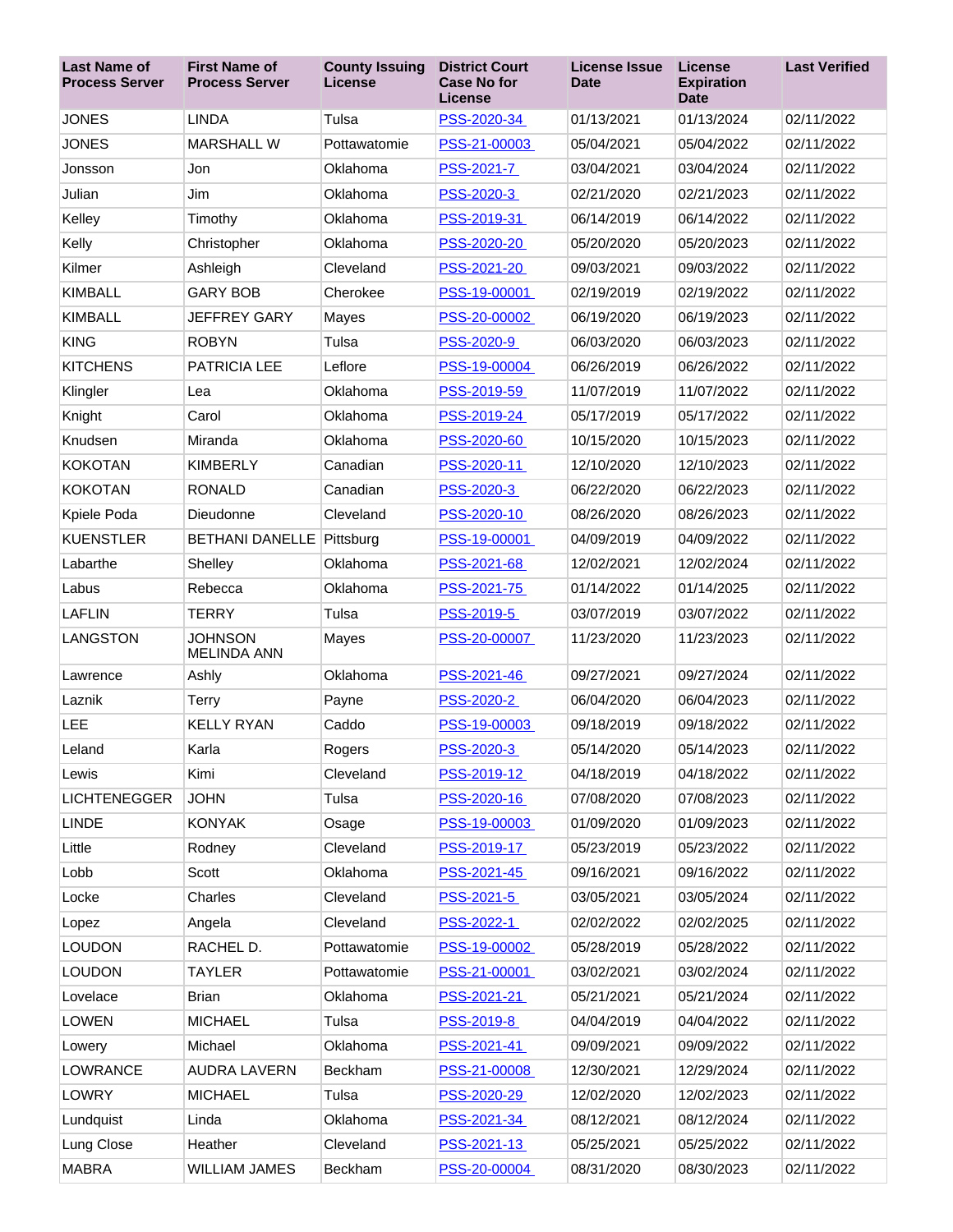| <b>Last Name of</b><br><b>Process Server</b> | <b>First Name of</b><br><b>Process Server</b> | <b>County Issuing</b><br>License | <b>District Court</b><br><b>Case No for</b><br>License | <b>License Issue</b><br>Date | <b>License</b><br><b>Expiration</b><br><b>Date</b> | <b>Last Verified</b> |
|----------------------------------------------|-----------------------------------------------|----------------------------------|--------------------------------------------------------|------------------------------|----------------------------------------------------|----------------------|
| Madewell                                     | Tamara                                        | Oklahoma                         | PSS-2019-72                                            | 01/24/2020                   | 01/24/2023                                         | 02/11/2022           |
| Madory                                       | Angela                                        | Cleveland                        | PSS-2020-25                                            | 01/08/2021                   | 01/08/2024                                         | 02/11/2022           |
| <b>MAHER</b>                                 | <b>KENNETH E</b>                              | Wagoner                          | PSS-20-00004                                           | 09/05/2020                   | 09/05/2023                                         | 02/11/2022           |
| <b>MANGUS</b>                                | <b>MIKE L</b>                                 | Grady                            | PSS-19-00001                                           | 02/21/2019                   | 02/21/2022                                         | 02/11/2022           |
| Mayfield                                     | Kimberly                                      | Cleveland                        | PSS-2021-29                                            | 12/06/2021                   | 12/06/2024                                         | 02/11/2022           |
| Mayfield                                     | Stefen                                        | Cleveland                        | PSS-2021-19                                            | 08/27/2021                   | 08/27/2022                                         | 02/11/2022           |
| <b>MCALLISTER</b>                            | <b>HERMA</b>                                  | Oklahoma                         | PSS-2021-16                                            | 05/13/2021                   | 05/13/2024                                         | 02/11/2022           |
| <b>MCCOMAS</b>                               | III PATRICK L.                                | Custer                           | PSS-20-00003                                           | 08/28/2020                   | 08/28/2023                                         | 02/11/2022           |
| McGee                                        | Randa                                         | Oklahoma                         | PSS-2020-6                                             | 02/25/2020                   | 02/25/2023                                         | 02/11/2022           |
| Mcgee                                        | Ryley                                         | Oklahoma                         | PSS-2019-12                                            | 03/22/2019                   | 03/22/2022                                         | 02/11/2022           |
| McKee                                        | Т.                                            | Oklahoma                         | PSS-2021-6                                             | 03/04/2021                   | 03/04/2024                                         | 02/11/2022           |
| <b>MEACHAM</b>                               | <b>MONA</b>                                   | Caddo                            | PSS-20-00001                                           | 06/04/2020                   | 06/04/2023                                         | 02/11/2022           |
| <b>MEIER</b>                                 | <b>KRISTIN</b>                                | Pottawatomie                     | PSS-21-00002                                           | 04/06/2021                   | 04/06/2024                                         | 02/11/2022           |
| Meyers                                       | Jenifer                                       | Cleveland                        | PSS-2021-18                                            | 07/15/2021                   | 07/15/2024                                         | 02/11/2022           |
| <b>MILLER</b>                                | <b>BRIAN RICHARD</b>                          | Creek (Sapul                     | PSS-20-00005                                           | 11/30/2020                   | 11/30/2023                                         | 02/11/2022           |
| <b>MILLER</b>                                | <b>CARYN</b>                                  | Canadian                         | PSS-2020-5                                             | 07/20/2020                   | 07/20/2023                                         | 02/11/2022           |
| <b>Miller</b>                                | Fonzie                                        | Oklahoma                         | PSS-2019-52                                            | 10/14/2019                   | 10/14/2022                                         | 02/11/2022           |
| <b>MITCHELL</b>                              | <b>CHARLES</b>                                | Garfield                         | PSS-2020-1                                             | 03/25/2020                   | 03/25/2023                                         | 02/11/2022           |
| <b>MITCHELL</b>                              | <b>JASON</b>                                  | Garfield                         | PSS-2019-4                                             | 10/21/2019                   | 10/21/2022                                         | 02/11/2022           |
| <b>MONSON</b>                                | <b>MELISSIA RAYE</b>                          | Marshall                         | PSS-19-00001                                           | 05/13/2019                   | 05/13/2022                                         | 02/11/2022           |
| <b>MONTGOMERY</b>                            | <b>BRIAN</b>                                  | Comanche                         | PSS-2020-5                                             | 09/10/2020                   | 09/10/2023                                         | 02/11/2022           |
| Moore                                        | <b>Brandon</b>                                | Cleveland                        | PSS-2019-10                                            | 04/08/2019                   | 04/08/2022                                         | 02/11/2022           |
| Moore                                        | Crystal                                       | Cleveland                        | PSS-2021-2                                             | 02/08/2021                   | 02/08/2024                                         | 02/11/2022           |
| <b>MOORE</b>                                 | <b>GREGORY</b>                                | Tulsa                            | PSS-2019-36                                            | 02/06/2020                   | 02/06/2023                                         | 02/11/2022           |
| <b>MOORE</b>                                 | <b>KENNETH D</b>                              | Garvin                           | PSS-20-00001                                           | 02/11/2020                   | 02/11/2023                                         | 02/11/2022           |
| Moore                                        | Maybelle                                      | Oklahoma                         | PSS-2021-36                                            | 08/12/2021                   | 08/12/2024                                         | 02/11/2022           |
| <b>MORMANN</b>                               | <b>JENNIFER</b>                               | Caddo                            | PSS-21-00002                                           | 08/16/2021                   | 08/16/2022                                         | 02/11/2022           |
| Morphew                                      | William                                       | Oklahoma                         | PSS-2020-66                                            | 12/17/2020                   | 12/17/2023                                         | 02/11/2022           |
| <b>MORTON</b>                                | <b>JAMES</b>                                  | Tulsa                            | PSS-2019-9                                             | 04/04/2019                   | 04/04/2022                                         | 02/11/2022           |
| <b>MULLENAX</b>                              | <b>LISA</b>                                   | Tulsa                            | PSS-2020-3                                             | 02/26/2020                   | 02/26/2023                                         | 02/11/2022           |
| Murdock<br>Rodriquez                         | Robert                                        | Oklahoma                         | PSS-2020-4                                             | 02/21/2020                   | 02/21/2023                                         | 02/11/2022           |
| <b>MURPHY</b>                                | <b>DENNIS BRIAN</b>                           | Jackson                          | PSS-20-00001                                           | 06/11/2020                   | 06/11/2023                                         | 02/11/2022           |
| Naidu                                        | Jayshree                                      | Oklahoma                         | PSS-2021-50                                            | 10/07/2021                   | 10/07/2022                                         | 02/11/2022           |
| <b>NAPIER</b>                                | <b>IAN</b>                                    | Tulsa                            | PSS-2019-10                                            | 04/04/2019                   | 04/04/2022                                         | 02/11/2022           |
| <b>NASSIF</b>                                | <b>JASEM</b>                                  | Tulsa                            | PSS-2020-27                                            | 10/28/2020                   | 10/28/2023                                         | 02/11/2022           |
| <b>NATION</b>                                | <b>AVERY</b>                                  | Tulsa                            | PSS-2021-25                                            | 10/13/2021                   | 10/13/2022                                         | 02/11/2022           |
| <b>NEAL</b>                                  | <b>FRANK</b>                                  | Garfield                         | PSS-2021-1                                             | 05/06/2021                   | 05/06/2022                                         | 02/11/2022           |
| <b>NEILSON</b>                               | <b>JAMIE</b>                                  | Comanche                         | PSS-2019-6                                             | 09/11/2019                   | 09/11/2022                                         | 02/11/2022           |
| Nitzel                                       | Delores                                       | Oklahoma                         | PSS-2019-6                                             | 03/01/2019                   | 03/01/2022                                         | 02/11/2022           |
| <b>NIX</b>                                   | <b>RICKY DALE</b>                             | Coal                             | PSS-16-00001                                           | 08/15/2019                   | 08/15/2022                                         | 02/11/2022           |
| <b>NOFTSGER</b>                              | <b>JEFFREY</b>                                | Tulsa                            | PSS-2004-24                                            | 03/16/2020                   | 03/16/2023                                         | 02/11/2022           |
| <b>NOGGLE</b>                                | JIM                                           | Leflore                          | PSS-19-00001                                           | 04/01/2019                   | 03/18/2022                                         | 02/11/2022           |
| Northweather                                 | John                                          | Rogers                           | PSS-2020-6                                             | 10/21/2020                   | 10/21/2023                                         | 02/11/2022           |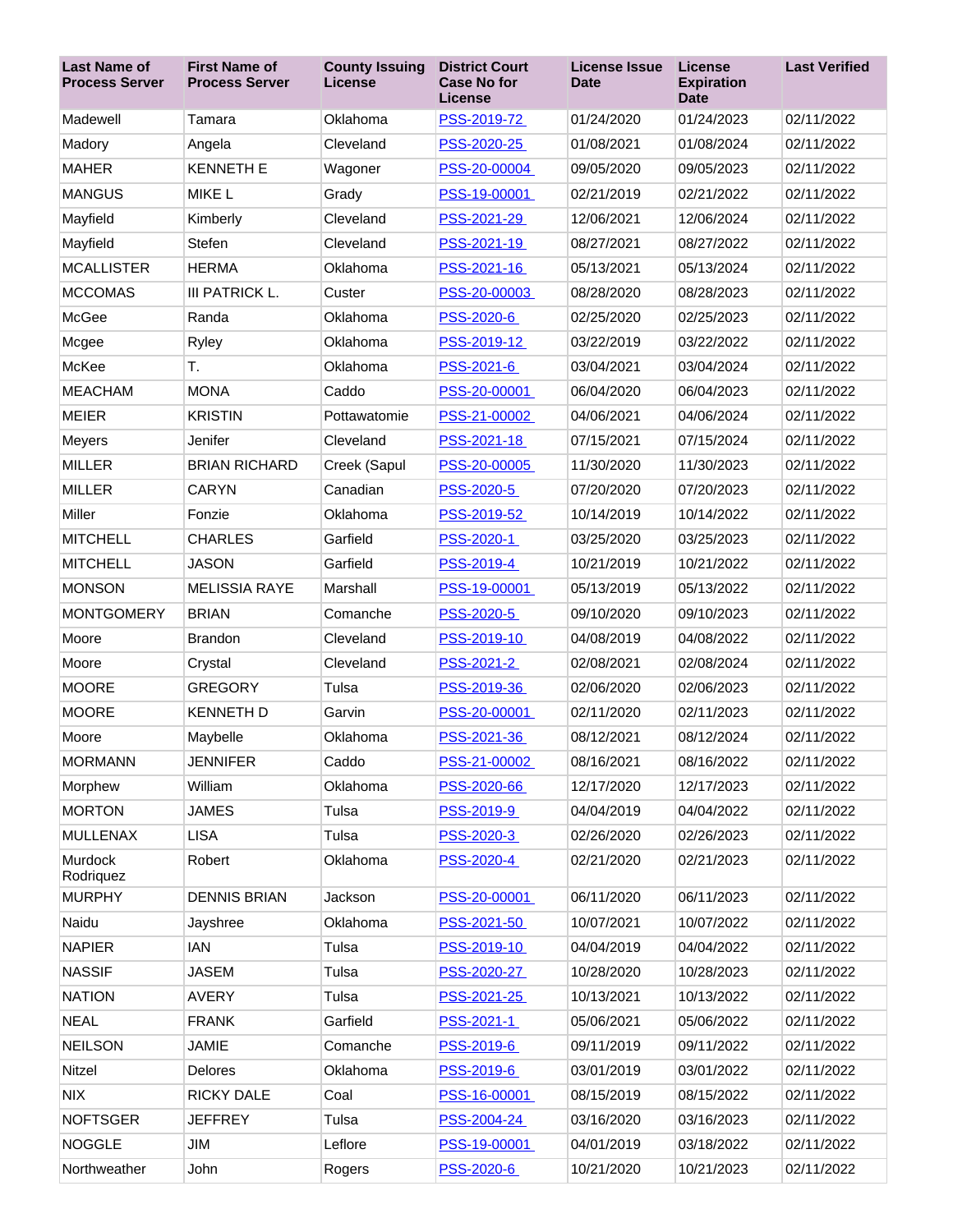| <b>Last Name of</b><br><b>Process Server</b> | <b>First Name of</b><br><b>Process Server</b> | <b>County Issuing</b><br><b>License</b> | <b>District Court</b><br><b>Case No for</b><br>License | <b>License Issue</b><br><b>Date</b> | <b>License</b><br><b>Expiration</b><br><b>Date</b> | <b>Last Verified</b> |
|----------------------------------------------|-----------------------------------------------|-----------------------------------------|--------------------------------------------------------|-------------------------------------|----------------------------------------------------|----------------------|
| <b>ODLE</b>                                  | <b>STEVE</b>                                  | Delaware                                | PSS-20-00001                                           | 03/16/2020                          | 03/16/2023                                         | 02/11/2022           |
| <b>OPAT</b>                                  | <b>KRYSTAL</b>                                | Cleveland                               | PSS-2021-15                                            | 06/09/2021                          | 06/09/2022                                         | 02/11/2022           |
| Osenbaugh                                    | <b>Brek</b>                                   | Oklahoma                                | PSS-2020-65                                            | 10/26/2020                          | 10/26/2023                                         | 02/11/2022           |
| Parker                                       | Byron                                         | Oklahoma                                | PSS-2021-79                                            | 12/30/2021                          | 12/30/2022                                         | 02/11/2022           |
| Parker                                       | Melissa                                       | Oklahoma                                | PSS-2021-76                                            | 01/03/2022                          | 01/03/2023                                         | 02/11/2022           |
| Parker                                       | William                                       | Oklahoma                                | PSS-2020-38                                            | 08/07/2020                          | 08/07/2023                                         | 02/11/2022           |
| <b>PARKS</b>                                 | <b>GRANT</b>                                  | Tulsa                                   | PSS-2020-17                                            | 07/15/2020                          | 07/15/2023                                         | 02/11/2022           |
| <b>PARSHALL</b>                              | JAMES <sub>L.</sub>                           | Pontotoc                                | PSS-21-00001                                           | 05/05/2021                          | 05/05/2024                                         | 02/11/2022           |
| PARTON SCOON                                 | <b>DARCIE</b>                                 | Canadian                                | PSS-2020-10                                            | 11/23/2020                          | 11/23/2023                                         | 02/11/2022           |
| <b>PASSOW</b>                                | CRAIG W.                                      | Grady                                   | PSS-19-00005                                           | 07/25/2019                          | 07/25/2022                                         | 02/11/2022           |
| <b>PATTON</b>                                | <b>ANITA</b>                                  | Canadian                                | PSS-2019-2                                             | 04/15/2019                          | 04/15/2022                                         | 02/11/2022           |
| <b>PAYNE</b>                                 | <b>RICHARD BARTON</b>                         | Carter                                  | PSS-21-00002                                           | 08/25/2021                          | 08/25/2024                                         | 02/11/2022           |
| <b>PECK</b>                                  | <b>EDWARD HANNON Craig</b>                    |                                         | PSS-21-00002                                           | 03/24/2021                          | 03/24/2022                                         | 02/11/2022           |
| Pelton                                       | Christopher                                   | Cleveland                               | PSS-2021-11                                            | 05/05/2021                          | 05/05/2022                                         | 02/11/2022           |
| Perryman                                     | Katherine                                     | Cleveland                               | PSS-2019-13                                            | 04/30/2019                          | 04/30/2022                                         | 02/11/2022           |
| Perryman                                     | Terry                                         | Cleveland                               | PSS-2020-7                                             | 06/22/2020                          | 06/22/2023                                         | 02/11/2022           |
| PETERSEN                                     | <b>ANDRE</b>                                  | Comanche                                | <u>PSS-2020-9</u>                                      | 12/02/2020                          | 12/02/2023                                         | 02/11/2022           |
| <b>PHILLIPS</b>                              | <b>DONALD</b>                                 | Garfield                                | PSS-2021-2                                             | 09/07/2021                          | 09/07/2024                                         | 02/11/2022           |
| Pickard                                      | Jordan                                        | Oklahoma                                | PSS-2019-22                                            | 05/17/2019                          | 05/17/2022                                         | 02/11/2022           |
| <b>PIERCE</b>                                | <b>JAMES</b>                                  | Comanche                                | PSS-2019-2                                             | 03/14/2019                          | 03/14/2022                                         | 02/11/2022           |
| <b>POLLARD</b>                               | <b>ANN</b>                                    | Tulsa                                   | PSS-2020-23                                            | 09/16/2020                          | 09/16/2023                                         | 02/11/2022           |
| <b>PORTER</b>                                | <b>KIMBERLY</b>                               | Tulsa                                   | PSS-2021-1                                             | 02/10/2021                          | 02/10/2024                                         | 02/11/2022           |
| Postoak                                      | Lea                                           | Oklahoma                                | PSS-2020-18                                            | 04/28/2020                          | 04/28/2023                                         | 02/11/2022           |
| <b>POTTER</b>                                | <b>JODY DAWN</b>                              | Wagoner                                 | PSS-21-00002                                           | 04/20/2021                          | 04/20/2022                                         | 02/11/2022           |
| Powell                                       | James                                         | Rogers                                  | PSS-2020-2                                             | 02/11/2020                          | 02/11/2023                                         | 02/11/2022           |
| <b>PRESSLEY</b>                              | <b>COLIN</b>                                  | Oklahoma                                | PSS-2020-28                                            | 07/10/2020                          | 07/10/2023                                         | 02/11/2022           |
| <b>PRICE</b>                                 | <b>DANIEL LEON</b>                            | Delaware                                | PSS-20-00002                                           | 01/27/2021                          | 01/27/2024                                         | 02/11/2022           |
| <b>PRICE</b>                                 | DENNIS D.                                     | Major                                   | PSS-21-00001                                           | 08/11/2021                          | 08/11/2024                                         | 02/11/2022           |
| <b>PRICE</b>                                 | JAY J.                                        | Delaware                                | PSS-21-00002                                           | 07/02/2021                          | 07/02/2024                                         | 02/11/2022           |
| <b>PRICE</b>                                 | TAMMY R.                                      | Major                                   | PSS-21-00002                                           | 08/11/2021                          | 08/11/2024                                         | 02/11/2022           |
| <b>PRIEST</b>                                | <b>ANGELA MARIE</b>                           | Harper                                  | PSS-21-00001                                           | 05/12/2021                          | 05/12/2022                                         | 02/11/2022           |
| Ramirez                                      | Randy                                         | Cleveland                               | PSS-2019-25                                            | 10/22/2019                          | 10/22/2022                                         | 02/11/2022           |
| RE:<br>APPLICATION OF                        |                                               | Comanche                                | PSS-2020-5                                             | 09/10/2020                          | 09/10/2023                                         | 02/11/2022           |
| RE:<br><b>APPLICATION OF</b>                 |                                               | Comanche                                | PSS-2019-6                                             | 09/11/2019                          | 09/11/2022                                         | 02/11/2022           |
| RE:<br>APPLICATION OF                        |                                               | Comanche                                | PSS-2019-7                                             | 10/04/2019                          | 10/04/2022                                         | 02/11/2022           |
| RE:<br><b>APPLICATION OF</b>                 |                                               | Comanche                                | PSS-2021-1                                             | 02/25/2021                          | 02/25/2024                                         | 02/11/2022           |
| RE:<br>APPLICATION OF                        |                                               | Comanche                                | <u>PSS-2021-3</u>                                      | 10/08/2021                          | 10/08/2024                                         | 02/11/2022           |
| <b>REAL</b>                                  | <b>KATHY</b>                                  | Leflore                                 | PSS-21-00002                                           | 08/16/2021                          | 08/16/2024                                         | 02/11/2022           |
| <b>REED</b>                                  | <b>EDWARD</b>                                 | Garfield                                | PSS-2020-3                                             | 01/19/2021                          | 01/19/2024                                         | 02/11/2022           |
| Reyna                                        | Anna                                          | Oklahoma                                | PSS-2021-19                                            | 05/13/2021                          | 05/13/2022                                         | 02/11/2022           |
| Reynolds                                     | James                                         | Oklahoma                                | PSS-2019-54                                            | 10/22/2019                          | 10/22/2022                                         | 02/11/2022           |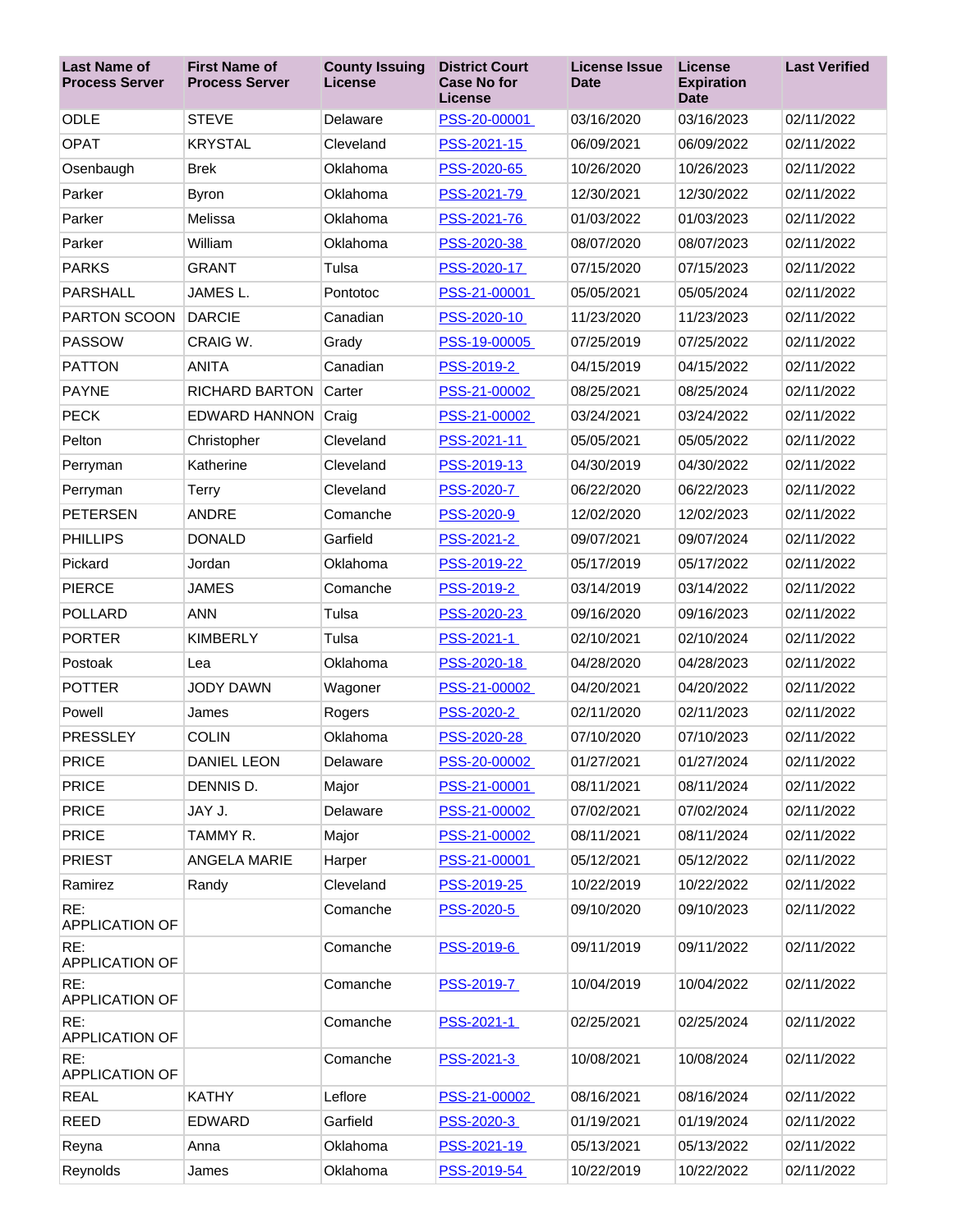| <b>Last Name of</b><br><b>Process Server</b> | <b>First Name of</b><br><b>Process Server</b> | <b>County Issuing</b><br>License | <b>District Court</b><br><b>Case No for</b><br><b>License</b> | <b>License Issue</b><br><b>Date</b> | <b>License</b><br><b>Expiration</b><br><b>Date</b> | <b>Last Verified</b> |
|----------------------------------------------|-----------------------------------------------|----------------------------------|---------------------------------------------------------------|-------------------------------------|----------------------------------------------------|----------------------|
| <b>REYNOLDS</b>                              | JOHN T.                                       | Pottawatomie                     | PSS-19-00003                                                  | 05/28/2019                          | 05/28/2022                                         | 02/11/2022           |
| Reynolds                                     | Michael                                       | Cleveland                        | PSS-2019-19                                                   | 07/30/2019                          | 07/30/2022                                         | 02/11/2022           |
| Rhodes                                       | Lisa                                          | Oklahoma                         | PSS-2021-80                                                   | 01/03/2022                          | 01/03/2025                                         | 02/11/2022           |
| <b>RHODES</b>                                | <b>STEPHEN</b>                                | Oklahoma                         | PSS-2021-44                                                   | 09/16/2021                          | 09/16/2022                                         | 02/11/2022           |
| <b>Richards</b>                              | Thomas                                        | Payne                            | PSS-2021-2                                                    | 07/01/2021                          | 07/01/2024                                         | 02/11/2022           |
| <b>RICHARDSON</b>                            | <b>GARRETT</b>                                | Tulsa                            | PSS-2021-9                                                    | 04/28/2021                          | 04/28/2022                                         | 02/11/2022           |
| Rigole                                       | Thomas                                        | Oklahoma                         | PSS-2021-43                                                   | 09/09/2021                          | 09/09/2022                                         | 02/11/2022           |
| <b>RILEY</b>                                 | <b>ALEC</b>                                   | Comanche                         | PSS-2020-3                                                    | 02/24/2020                          | 02/24/2023                                         | 02/11/2022           |
| <b>RILEY</b>                                 | <b>RANDY</b>                                  | Comanche                         | PSS-2021-4                                                    | 10/11/2021                          | 10/11/2024                                         | 02/11/2022           |
| <b>RILEY</b>                                 | <b>TRACI</b>                                  | Comanche                         | PSS-2019-7                                                    | 10/04/2019                          | 10/04/2022                                         | 02/11/2022           |
| Ritter                                       | Melissa                                       | Cleveland                        | PSS-2021-21                                                   | 09/07/2021                          | 09/07/2024                                         | 02/11/2022           |
| <b>ROBERTS</b>                               | CRAIG L.                                      | Delaware                         | PSS-21-00003                                                  | 09/24/2021                          | 09/24/2022                                         | 02/11/2022           |
| Robertson                                    | Ashley                                        | Oklahoma                         | PSS-2019-36                                                   | 08/15/2019                          | 08/15/2022                                         | 02/11/2022           |
| <b>ROBERTSON</b>                             | <b>ERIN</b>                                   | Tulsa                            | PSS-2019-29                                                   | 10/31/2019                          | 10/31/2022                                         | 02/11/2022           |
| Roden                                        | Scotty                                        | Cleveland                        | PSS-2021-25                                                   | 10/29/2021                          | 10/29/2024                                         | 02/11/2022           |
| Rollins                                      | Jason                                         | Oklahoma                         | PSS-2020-25                                                   | 06/25/2020                          | 06/25/2023                                         | 02/11/2022           |
| <b>ROPER</b>                                 | <b>WILLIAM</b>                                | Comanche                         | PSS-2020-8                                                    | 11/06/2020                          | 11/06/2023                                         | 02/11/2022           |
| <b>ROSE</b>                                  | <b>TERESA</b>                                 | Tulsa                            | PSS-2021-5                                                    | 04/07/2021                          | 04/07/2022                                         | 02/11/2022           |
| <b>ROSS</b>                                  | PAT <sub>K</sub>                              | Cherokee                         | PSS-20-00002                                                  | 06/12/2020                          | 06/12/2023                                         | 02/11/2022           |
| Rupert                                       | lan                                           | Oklahoma                         | PSS-2019-57                                                   | 10/31/2019                          | 10/31/2022                                         | 02/11/2022           |
| <b>RUST</b>                                  | <b>NORVELLE</b><br><b>ANTHONY (TONY)</b>      | Garvin                           | PSS-19-00002                                                  | 12/02/2019                          | 12/02/2022                                         | 02/11/2022           |
| Saler                                        | Angela                                        | Oklahoma                         | PSS-2021-20                                                   | 05/13/2021                          | 05/13/2022                                         | 02/11/2022           |
| <b>SANDERS</b>                               | <b>GARY ROBERT</b>                            | Tillman                          | PSS-20-00001                                                  | 06/02/2020                          | 06/02/2023                                         | 02/11/2022           |
| Sanders                                      | Joseph                                        | Oklahoma                         | PSS-2021-2                                                    | 02/12/2021                          | 02/12/2022                                         | 02/11/2022           |
| Sanders                                      | Mark                                          | Oklahoma                         | PSS-2019-70                                                   | 01/09/2020                          | 01/09/2023                                         | 02/11/2022           |
| SAPULPA                                      | <b>MERLE</b>                                  | Creek (Sapul                     | PSS-19-00003                                                  | 01/13/2020                          | 01/13/2023                                         | 02/11/2022           |
| Saramosing                                   | Tinsley                                       | Oklahoma                         | PSS-2020-31                                                   | 07/10/2020                          | 07/10/2023                                         | 02/11/2022           |
| <b>SAVAGE</b>                                | <b>STEVE</b>                                  | Osage                            | PSS-19-00001                                                  | 09/12/2019                          | 09/12/2022                                         | 02/11/2022           |
| <b>SAVINO</b>                                | <b>JEFFERY</b>                                | Tulsa                            | PSS-2019-32                                                   | 12/12/2019                          | 12/12/2022                                         | 02/11/2022           |
| Schlehuber                                   | Nancy                                         | Cleveland                        | PSS-2019-7                                                    | 03/22/2019                          | 03/22/2022                                         | 02/11/2022           |
| Schubert                                     | Beverly                                       | Oklahoma                         | PSS-2019-73                                                   | 01/30/2020                          | 01/30/2023                                         | 02/11/2022           |
| Schubert                                     | <b>Bryan</b>                                  | Oklahoma                         | PSS-2019-74                                                   | 01/31/2020                          | 01/31/2023                                         | 02/11/2022           |
| Schubert                                     | Teresa                                        | Oklahoma                         | PSS-2021-56                                                   | 10/22/2021                          | 10/22/2022                                         | 02/11/2022           |
| Schue                                        | Matthew                                       | Oklahoma                         | PSS-2021-55                                                   | 10/22/2021                          | 10/22/2022                                         | 02/11/2022           |
| <b>SCHULTHEIS</b>                            | <b>CHAD</b>                                   | Canadian                         | PSS-2021-16                                                   | 01/20/2022                          | 01/20/2025                                         | 02/11/2022           |
| Schweickart                                  | Debra                                         | Oklahoma                         | PSS-2019-8                                                    | 03/15/2019                          | 03/15/2022                                         | 02/11/2022           |
| <b>SCOTT</b>                                 | <b>DEXTER KENNETH</b>                         | Cherokee                         | PSS-20-00003                                                  | 07/01/2020                          | 07/01/2023                                         | 02/11/2022           |
| SCOTT-SMITH                                  | <b>MELISSA</b>                                | McCurtain                        | PSS-20-00001                                                  | 01/29/2020                          | 02/20/2023                                         | 02/11/2022           |
| Self                                         | Christopher                                   | Oklahoma                         | PSS-2021-31                                                   | 07/29/2021                          | 07/29/2022                                         | 02/11/2022           |
| Self                                         | Michael                                       | Oklahoma                         | PSS-2020-47                                                   | 08/28/2020                          | 08/28/2023                                         | 02/11/2022           |
| Self                                         | Richard                                       | Oklahoma                         | PSS-2020-46                                                   | 08/27/2020                          | 08/27/2023                                         | 02/11/2022           |
| Shadid                                       | John                                          | Oklahoma                         | PSS-2021-4                                                    | 02/23/2021                          | 02/23/2024                                         | 02/11/2022           |
| Shadid                                       | Rachel                                        | Oklahoma                         | PSS-2021-33                                                   | 08/05/2021                          | 08/05/2022                                         | 02/11/2022           |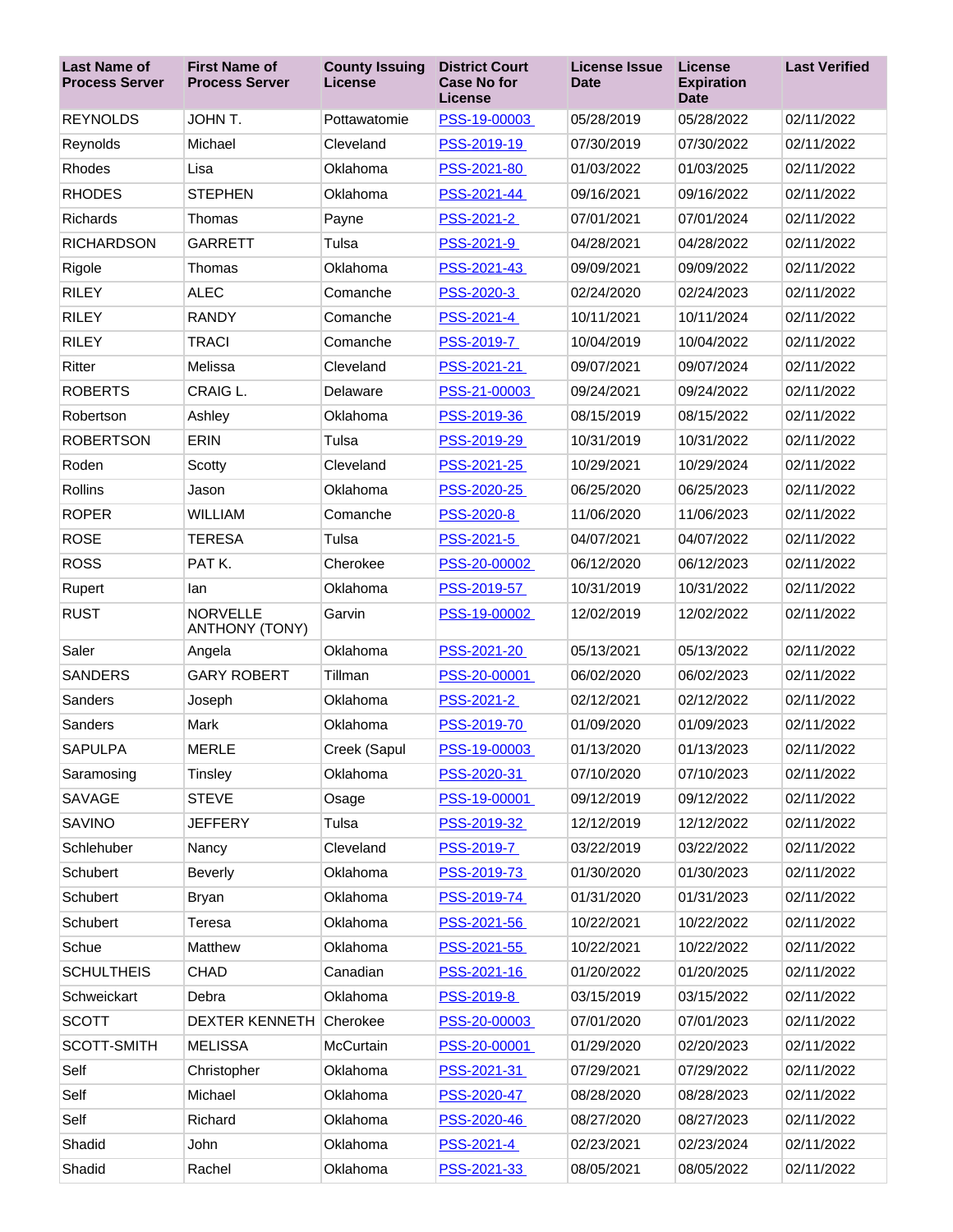| <b>Last Name of</b><br><b>Process Server</b> | <b>First Name of</b><br><b>Process Server</b> | <b>County Issuing</b><br>License | <b>District Court</b><br><b>Case No for</b><br><b>License</b> | <b>License Issue</b><br><b>Date</b> | <b>License</b><br><b>Expiration</b><br><b>Date</b> | <b>Last Verified</b> |
|----------------------------------------------|-----------------------------------------------|----------------------------------|---------------------------------------------------------------|-------------------------------------|----------------------------------------------------|----------------------|
| <b>SHENEMAN</b>                              | <b>JASON</b>                                  | Tulsa                            | PSS-2019-23                                                   | 09/05/2019                          | 09/05/2022                                         | 02/11/2022           |
| Shephard                                     | Kimberly                                      | Cleveland                        | PSS-2020-14                                                   | 09/18/2020                          | 09/18/2023                                         | 02/11/2022           |
| Shephard                                     | Michael                                       | Cleveland                        | PSS-2021-3                                                    | 02/09/2021                          | 02/09/2024                                         | 02/11/2022           |
| Shingleton                                   | James                                         | Oklahoma                         | PSS-2021-42                                                   | 09/09/2021                          | 09/09/2022                                         | 02/11/2022           |
| <b>SHIVES</b>                                | <b>MYLES</b>                                  | Tulsa                            | PSS-2021-3                                                    | 03/10/2021                          | 03/10/2022                                         | 02/11/2022           |
| <b>SHOUSE</b>                                | <b>BILL</b>                                   | Tulsa                            | PSS-2019-20                                                   | 07/11/2019                          | 07/11/2022                                         | 02/11/2022           |
| Sills                                        | Duston                                        | Cleveland                        | PSS-2019-24                                                   | 10/15/2019                          | 10/15/2022                                         | 02/11/2022           |
| Similly                                      | Amanda                                        | Oklahoma                         | PSS-2021-23                                                   | 06/17/2021                          | 06/17/2022                                         | 02/11/2022           |
| <b>SINGLETON</b>                             | <b>SARAH</b>                                  | Garfield                         | PSS-2021-6                                                    | 01/03/2022                          | 01/03/2025                                         | 02/11/2022           |
| <b>SISNEY</b>                                | <b>JOHN CARY</b>                              | Osage                            | PSS-19-00002                                                  | 11/18/2019                          | 11/18/2022                                         | 02/11/2022           |
| <b>SIXSMITH</b>                              | <b>HAYDEN</b>                                 | Tulsa                            | PSS-2020-2                                                    | 02/13/2020                          | 02/13/2023                                         | 02/11/2022           |
| <b>SIXSMITH</b>                              | <b>JAVON</b>                                  | Tulsa                            | PSS-2020-8                                                    | 06/04/2020                          | 06/04/2023                                         | 02/11/2022           |
| <b>SKINNER</b>                               | <b>SHERRIE</b>                                | Canadian                         | PSS-2021-2                                                    | 04/09/2021                          | 04/09/2022                                         | 02/11/2022           |
| <b>SLATON</b>                                | <b>CHRISTOPHER</b>                            | Tulsa                            | PSS-2021-10                                                   | 04/28/2021                          | 04/28/2024                                         | 02/11/2022           |
| <b>SMITH</b>                                 | <b>BOBBY</b>                                  | Canadian                         | PSS-2019-4                                                    | 08/16/2019                          | 08/16/2022                                         | 02/11/2022           |
| <b>SMITH</b>                                 | <b>DEWAYNE LEE</b>                            | Hughes                           | PSS-21-00002                                                  | 10/06/2021                          | 10/06/2024                                         | 02/11/2022           |
| <b>SMITH</b>                                 | <b>GREGORY</b>                                | Woods                            | PSS-21-00001                                                  | 06/09/2021                          | 06/09/2024                                         | 02/11/2022           |
| Smith                                        | Meeghan                                       | Payne                            | PSS-2021-5                                                    | 10/07/2021                          | 10/07/2022                                         | 02/11/2022           |
| <b>SMITH</b>                                 | <b>MICHAEL</b>                                | Tulsa                            | PSS-2019-31                                                   | 12/05/2019                          | 12/05/2022                                         | 02/11/2022           |
| <b>SMITH</b>                                 | <b>MICHAEL</b><br><b>BRANDON</b>              | McCurtain                        | PSS-19-00001                                                  | 02/06/2019                          | 02/19/2022                                         | 02/11/2022           |
| <b>SMITH</b>                                 | <b>RANDI</b>                                  | Canadian                         | PSS-2019-1                                                    | 03/25/2019                          | 03/25/2022                                         | 02/11/2022           |
| <b>SMITH</b>                                 | ROBERT TAYLOR                                 | Caddo                            | PSS-21-00001                                                  | 08/02/2021                          | 08/02/2022                                         | 02/11/2022           |
| <b>SMITH</b>                                 | WILLIAM W.                                    | Jackson                          | PSS-19-00001                                                  | 05/29/2019                          | 05/29/2022                                         | 02/11/2022           |
| Snake                                        | Amber                                         | Cleveland                        | PSS-2020-21                                                   | 11/18/2020                          | 11/18/2023                                         | 02/11/2022           |
| Snider                                       | <b>Brandon</b>                                | Oklahoma                         | PSS-2019-51                                                   | 09/26/2019                          | 09/26/2022                                         | 02/11/2022           |
| <b>SPENCER</b>                               | <b>MELISSA</b>                                | Tulsa                            | PSS-2019-18                                                   | 06/20/2019                          | 06/20/2022                                         | 02/11/2022           |
| <b>SPENCER</b>                               | <b>PHILIP</b>                                 | Canadian                         | PSS-2020-8                                                    | 11/12/2020                          | 11/12/2023                                         | 02/11/2022           |
| <b>Stephens</b>                              | Timothy                                       | Oklahoma                         | PSS-2021-30                                                   | 07/22/2021                          | 07/22/2024                                         | 02/11/2022           |
| Stone                                        | <b>Braedon</b>                                | Oklahoma                         | PSS-2021-63                                                   | 11/04/2021                          | 11/04/2024                                         | 02/11/2022           |
| Stone                                        | Braedon                                       | Oklahoma                         | PSS-2021-67                                                   | 11/18/2021                          | 11/18/2024                                         | 02/11/2022           |
| Strahorn                                     | Terri                                         | Oklahoma                         | PSS-2021-35                                                   | 08/12/2021                          | 08/12/2022                                         | 02/11/2022           |
| Stringer                                     | Virgil                                        | Cleveland                        | PSS-2020-24                                                   | 12/31/2020                          | 12/31/2023                                         | 02/11/2022           |
| <b>STULTZ</b>                                | <b>ROBERT</b>                                 | Comanche                         | PSS-2021-3                                                    | 10/08/2021                          | 10/08/2024                                         | 02/11/2022           |
| <b>STURDIVANT</b>                            | <b>TONJA</b>                                  | Grady                            | PSS-19-00007                                                  | 10/07/2019                          | 10/09/2022                                         | 02/11/2022           |
| Swearengin                                   | Stephen                                       | Oklahoma                         | PSS-2020-19                                                   | 05/11/2020                          | 05/11/2023                                         | 02/11/2022           |
| <b>SYLVESTER</b>                             | <b>LANDON</b>                                 | Tulsa                            | PSS-2020-28                                                   | 12/02/2020                          | 12/02/2023                                         | 02/11/2022           |
| Tabb                                         | Roland                                        | Oklahoma                         | PSS-2021-51                                                   | 10/14/2021                          | 10/14/2024                                         | 02/11/2022           |
| <b>TALLENT</b>                               | STACY LEE                                     | Grady                            | PSS-20-00002                                                  | 05/29/2020                          | 05/29/2023                                         | 02/11/2022           |
| <b>Tasse</b>                                 | Cayden                                        | Oklahoma                         | PSS-2020-35                                                   | 07/23/2020                          | 07/23/2023                                         | 02/11/2022           |
| <b>TATE</b>                                  | LYNDA L                                       | Washington                       | PSS-20-00001                                                  | 03/12/2020                          | 03/12/2023                                         | 02/11/2022           |
| Tate                                         | Parker                                        | Oklahoma                         | PSS-2021-14                                                   | 04/15/2021                          | 04/15/2022                                         | 02/11/2022           |
| Taylor                                       | Adam                                          | Oklahoma                         | PSS-2019-68                                                   | 01/02/2020                          | 01/02/2023                                         | 02/11/2022           |
| Taylor                                       | Alma                                          | Cleveland                        | PSS-2019-15                                                   | 05/14/2019                          | 05/14/2022                                         | 02/11/2022           |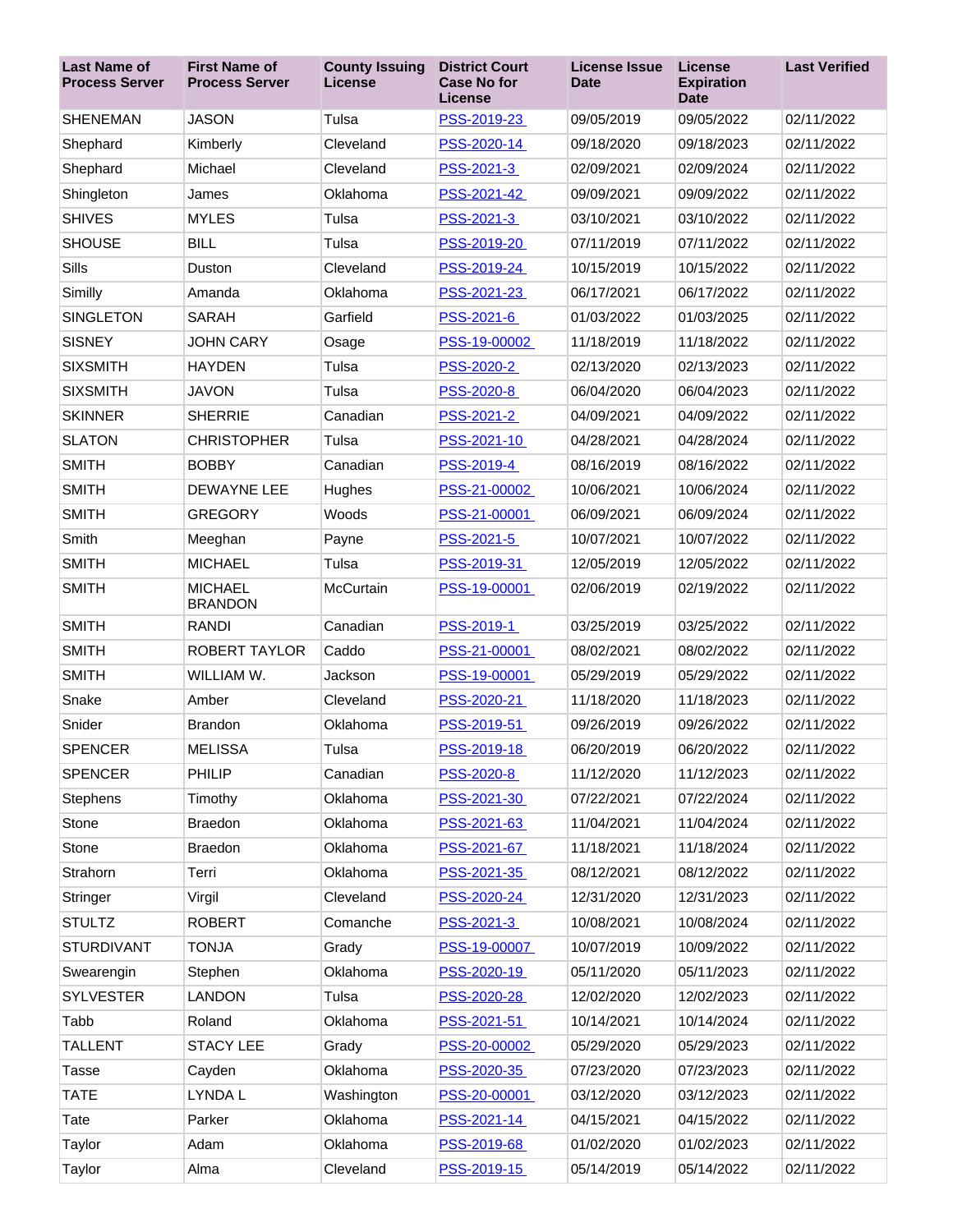| <b>Last Name of</b><br><b>Process Server</b> | <b>First Name of</b><br><b>Process Server</b> | <b>County Issuing</b><br><b>License</b> | <b>District Court</b><br><b>Case No for</b><br><b>License</b> | <b>License Issue</b><br><b>Date</b> | <b>License</b><br><b>Expiration</b><br><b>Date</b> | <b>Last Verified</b> |
|----------------------------------------------|-----------------------------------------------|-----------------------------------------|---------------------------------------------------------------|-------------------------------------|----------------------------------------------------|----------------------|
| Taylor                                       | Joanna                                        | Cleveland                               | PSS-2021-4                                                    | 02/24/2021                          | 02/24/2022                                         | 02/11/2022           |
| Teater                                       | William                                       | Oklahoma                                | PSS-2020-48                                                   | 09/03/2020                          | 09/03/2023                                         | 02/11/2022           |
| <b>Telles</b>                                | James                                         | Oklahoma                                | PSS-2021-28                                                   | 07/08/2021                          | 07/08/2024                                         | 02/11/2022           |
| Testerman                                    | Dana                                          | Rogers                                  | PSS-2021-3                                                    | 08/26/2021                          | 08/26/2024                                         | 02/11/2022           |
| Thomas                                       | Sara                                          | Cleveland                               | PSS-2019-27                                                   | 11/05/2019                          | 11/05/2022                                         | 02/11/2022           |
| Thomason                                     | Richard                                       | Oklahoma                                | PSS-2021-64                                                   | 11/04/2021                          | 11/04/2022                                         | 02/11/2022           |
| Thompson                                     | Clifton                                       | Oklahoma                                | PSS-2019-64                                                   | 11/21/2019                          | 11/21/2022                                         | 02/11/2022           |
| Thompson                                     | Douglas                                       | Oklahoma                                | PSS-2020-53                                                   | 09/10/2020                          | 09/10/2023                                         | 02/11/2022           |
| Thompson                                     | Tamara                                        | Oklahoma                                | PSS-2020-52                                                   | 09/10/2020                          | 09/10/2023                                         | 02/11/2022           |
| Thompson                                     | Valgetti                                      | Oklahoma                                | PSS-2021-77                                                   | 01/03/2022                          | 01/03/2023                                         | 02/11/2022           |
| <b>THORNBURGH</b>                            | <b>CODY ALLEN</b>                             | Woodward                                | PSS-20-00003                                                  | 12/01/2020                          | 12/01/2023                                         | 02/11/2022           |
| <b>TOBEY</b>                                 | <b>HAROLD</b>                                 | Tulsa                                   | PSS-2020-24                                                   | 09/16/2020                          | 09/16/2023                                         | 02/11/2022           |
| <b>TREEBY</b>                                | PENELOPE K.<br>(PENNY)                        | Pottawatomie                            | PSS-20-00001                                                  | 02/18/2020                          | 02/18/2023                                         | 02/11/2022           |
| <b>TROTTER</b>                               | <b>KATHY L</b>                                | Sequoyah                                | PSS-21-00001                                                  | 08/02/2021                          | 07/23/2024                                         | 02/11/2022           |
| Truitt Sr.                                   | Steven                                        | Oklahoma                                | PSS-2020-72                                                   | 12/03/2020                          | 12/03/2023                                         | 02/11/2022           |
| Trumbley                                     | <b>Bobby</b>                                  | Oklahoma                                | PSS-2020-37                                                   | 07/30/2020                          | 07/30/2023                                         | 02/11/2022           |
| <b>TUCCI</b>                                 | <b>MICHAEL</b>                                | Canadian                                | PSS-2020-13                                                   | 01/11/2021                          | 01/11/2024                                         | 02/11/2022           |
| Tucker                                       | Julie                                         | Oklahoma                                | PSS-2020-22                                                   | 06/04/2020                          | 06/04/2023                                         | 02/11/2022           |
| Tucker                                       | Tagen                                         | Oklahoma                                | PSS-2019-46                                                   | 09/06/2019                          | 09/06/2022                                         | 02/11/2022           |
| Tucker                                       | Timothy                                       | Oklahoma                                | PSS-2021-71                                                   | 12/09/2021                          | 12/09/2024                                         | 02/11/2022           |
| <b>TURNER</b>                                | <b>CHERYL</b>                                 | Comanche                                | PSS-2019-3                                                    | 04/11/2019                          | 04/11/2022                                         | 02/11/2022           |
| <b>TURNER</b>                                | <b>RONNIE LEE</b>                             | Washington                              | PSS-21-00001                                                  | 04/01/2021                          | 04/01/2024                                         | 02/11/2022           |
| Valenzuela                                   | Lisa                                          | Oklahoma                                | PSS-2021-62                                                   | 11/04/2021                          | 11/04/2022                                         | 02/11/2022           |
| <b>VESSELS</b>                               | DAVINA L                                      | Wagoner                                 | PSS-21-00003                                                  | 04/26/2021                          | 04/26/2022                                         | 02/11/2022           |
| <b>VICKERS</b>                               | <b>RUTH RHONDA</b>                            | Mayes                                   | PSS-19-00009                                                  | 01/27/2020                          | 01/27/2023                                         | 02/11/2022           |
| <b>VOGT</b>                                  | <b>KENNY</b>                                  | Pontotoc                                | PSS-21-00003                                                  | 12/28/2021                          | 12/28/2024                                         | 02/11/2022           |
| Waggoner                                     | Stephen                                       | Cleveland                               | PSS-2021-14                                                   | 06/01/2021                          | 06/01/2024                                         | 02/11/2022           |
| Ward                                         | Domingo                                       | Oklahoma                                | PSS-2021-84                                                   | 01/27/2022                          | 01/27/2023                                         | 02/11/2022           |
| Ward                                         | Sharon                                        | Cleveland                               | PSS-2019-18                                                   | 06/21/2019                          | 06/21/2022                                         | 02/11/2022           |
| <b>WARDLOW</b>                               | <b>STEVEN KEITH</b>                           | Hughes                                  | PSS-20-00001                                                  | 10/07/2020                          | 10/07/2023                                         | 02/11/2022           |
| Warn                                         | <b>Brittany</b>                               | Oklahoma                                | PSS-2021-22                                                   | 05/21/2021                          | 05/21/2024                                         | 02/11/2022           |
| <b>WASHINGTON</b>                            | <b>CHARLES</b>                                | Comanche                                | PSS-2021-1                                                    | 02/25/2021                          | 02/25/2024                                         | 02/11/2022           |
| Watson-<br>Chynoweth                         | Kari                                          | Oklahoma                                | PSS-2021-86                                                   | 02/08/2022                          | 02/08/2023                                         | 02/11/2022           |
| <b>WAUGH</b>                                 | <b>ELIZABETH</b>                              | Tulsa                                   | PSS-2020-36                                                   | 02/10/2021                          | 02/10/2024                                         | 02/11/2022           |
| Webber                                       | Clayton                                       | Oklahoma                                | PSS-2021-13                                                   | 04/08/2021                          | 04/08/2022                                         | 02/11/2022           |
| Wells                                        | Connie                                        | Rogers                                  | PSS-2019-4                                                    | 06/05/2019                          | 06/05/2022                                         | 02/11/2022           |
| <b>WEST</b>                                  | <b>JASON KYLE</b>                             | Pittsburg                               | PSS-20-00003                                                  | 08/28/2020                          | 08/28/2023                                         | 02/11/2022           |
| West                                         | Maurice                                       | Oklahoma                                | PSS-2021-57                                                   | 11/04/2021                          | 11/04/2024                                         | 02/11/2022           |
| White                                        | Sly                                           | Oklahoma                                | PSS-2021-81                                                   | 01/14/2022                          | 01/14/2025                                         | 02/11/2022           |
| Whitson                                      | Randall                                       | Cleveland                               | PSS-2019-20                                                   | 07/31/2019                          | 07/31/2022                                         | 02/11/2022           |
| <b>WIGGS</b>                                 | KATELYN ZOE<br><b>GEURIN</b>                  | Carter                                  | PSS-20-00001                                                  | 06/10/2020                          | 06/10/2023                                         | 02/11/2022           |
| <b>WILBURN</b>                               | ANGELA                                        | Tulsa                                   | PSS-2021-7                                                    | 04/14/2021                          | 04/14/2022                                         | 02/11/2022           |